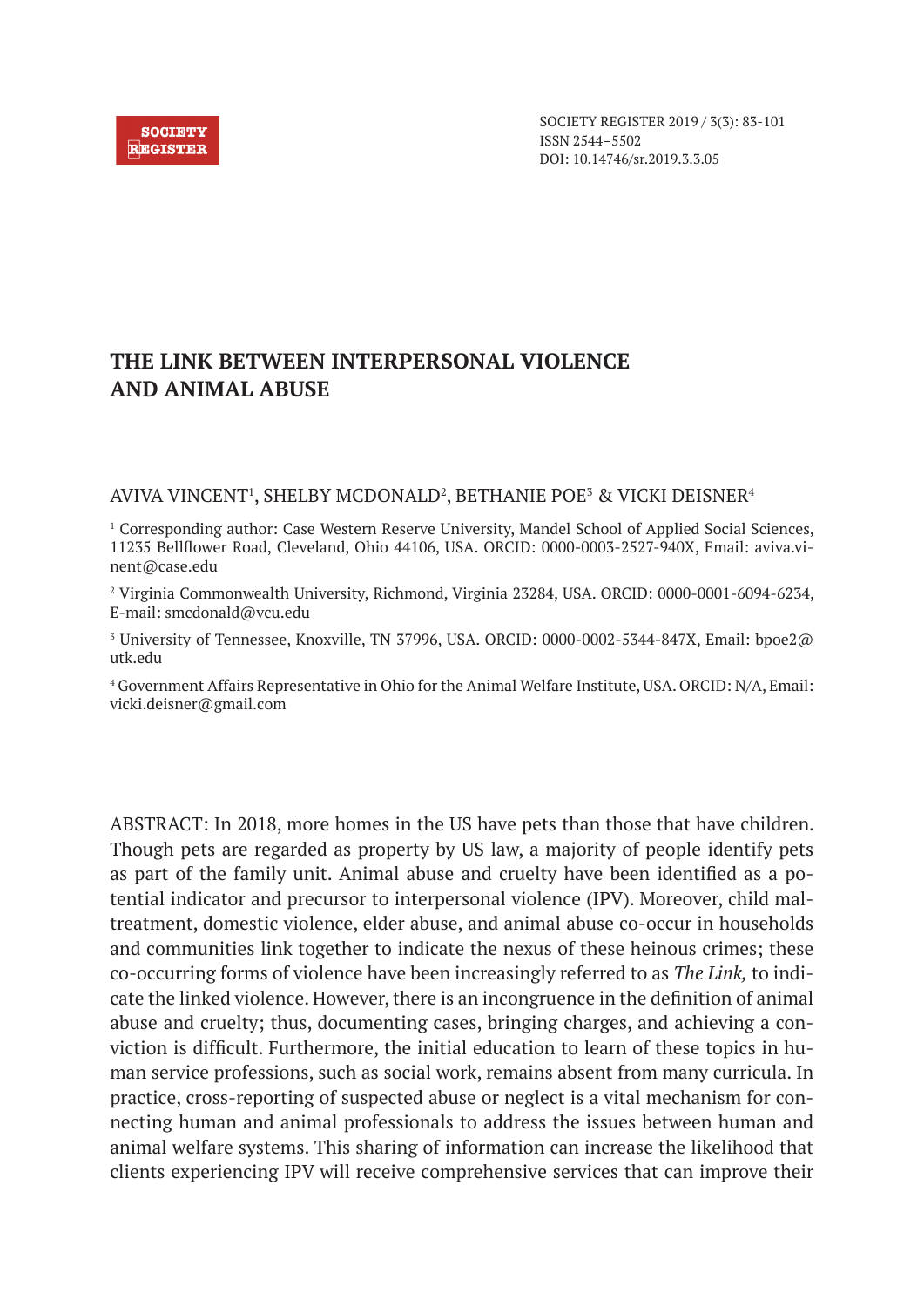level of safety and quality of life. By providing professionals with education for indicators of abuse, and strategies for how to make a report, communities can build stronger support networks for those in need. Herein, Ohio legislation and current community efforts serve as a case study to define animal abuse, delineate transdisciplinary factors for relevance, and make recommendations for addressing this vital social welfare need. The strategies within this case-study are encouraged to be adapted and applied nationally and internationally.

KEYWORDS: interpersonal violence, cross-reporting, animal abuse, social work, The Link

### **INTRODUCTION**

*The Link* is a term used to refer to the concordance of interpersonal violence (IPV) and animal abuse and neglect. Just as IPV occurs between two or more people within the context of a relationship, animal abuse and neglect are a tactic that occurs in the context of IPV. Rather than considering violence against pets as separate to IPV, considering animals as part of the family structure, impacted by violence in the same manner as their human counterparts, sheds light on instances of animal abuse and neglect as part of the familial cycle of violence. Pets occupy a central role in many relationships and families (Turner 2006), and can serve as a source of companionship, a confidant (McNicholas & Collis 2006), and a vital member of an individual's support system (Wood et al. 2015). Being part of the family means that the relationships between humans and animals in a household may mirror the status of the health and safety of the people in that family (Hoffer, Hargreaves-Cormany, Muirhead & Meloy 2018).

Given the authors' scope of practice, predominantly as social workers, content relevant to mental health, is discussed through a social welfare lens of practice and education. Though medical and mental health professions have mandatory education and reporting for child abuse, elder and animal abuse are still absent from many educational curricula and standards of practice. Social work remains a *human-centered* field of study and practice. Many social work professionals do not have sufficient education regarding *The Link* as it is not yet commonplace in educational curricula. Inclusion of pets throughout social work, clinical and community practice, is vital to understanding the health and well-being of clients holistically. As such, if a practitioner is not taught how to define, identify, and report animal abuse in the classroom, it is not reasonable to assume they will engage in such practices once coursework concludes (Risley-Curtiss 2010).

Social Workers may feel unqualified to judge what is report worthy, nor may they know to whom a report should be made. Without education and organizational support, reporting animal abuse may be a conceptually low priority in social service agencies where resources such as time and money are lacking. Concern as to whether making this report will damage the social work professional's relationship with the client, as well as the potential lack of professional protection, can make reporting animal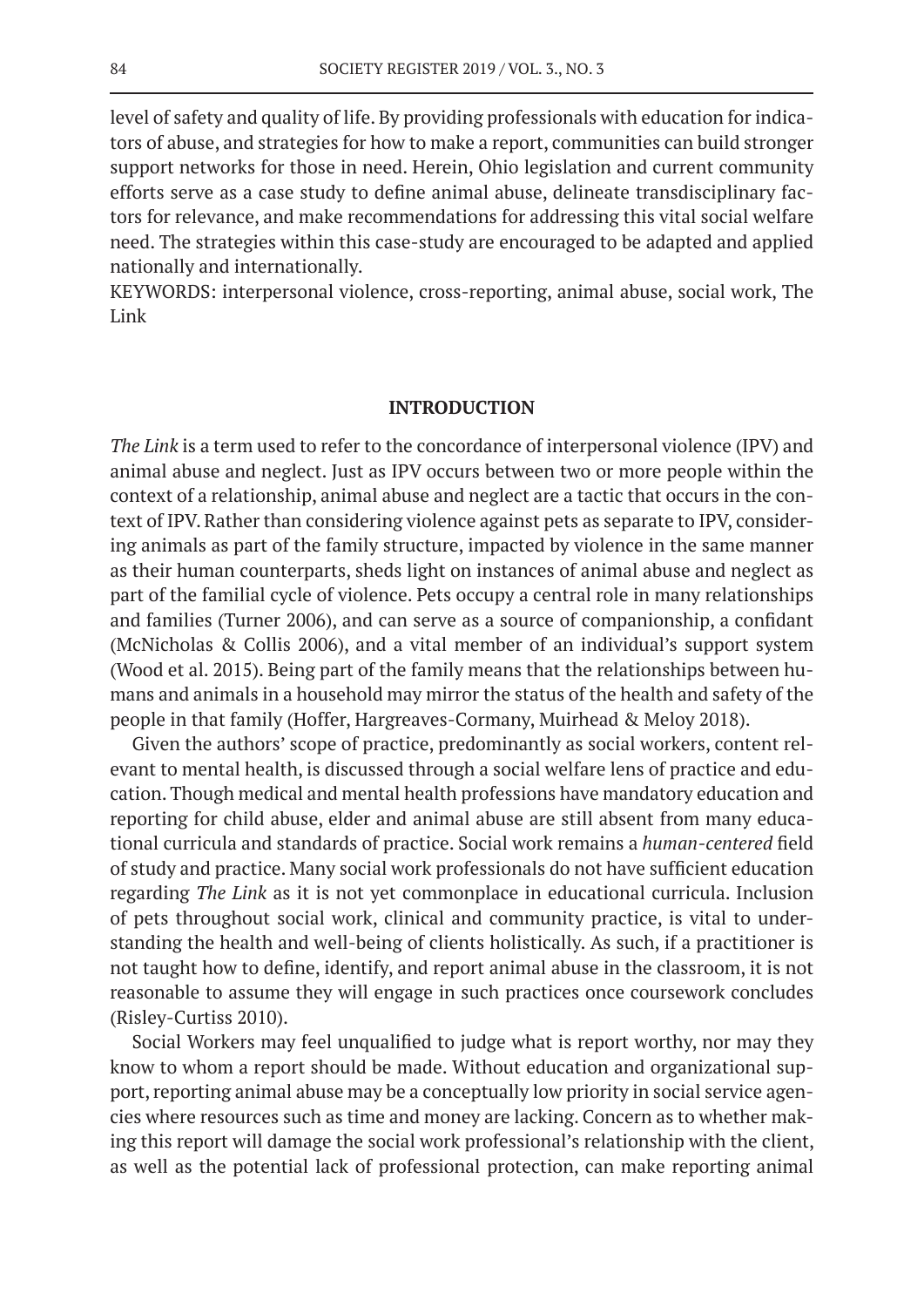abuse an anxiety-provoking proposition. Other objections for reporting include fears of violating client confidentiality, lack of training to identify and report suspected abuse, and the lack of a unified definition of abuse. Without clear standards for reporting, social workers may be reluctant to involve another government agency, such as police or animal control, for fear of making a client situation even more complicated (Favar & Strand 2008). Given the new evidence of *The Link,* it is imperative that mandated reporting of abuse and neglect is inclusive of animals across multiple health professions including social work, medical/health, veterinary, and allied professions (Simmons & Lehmann 2007; Febres et al. 2014; Roguski 2012).

### **ABUSE DEFINED**

In *Link*-related research, animal abuse has historically been defined similarly with slight, but critical, variations of the language. One common definition is '[s]ocially unacceptable behavior that intentionally causes unnecessary pain and suffering, or distress to and or death of an animal' (Ascione 1993: 28). Similarly, Agnew defined abuse as '[a]ny act that contributes to the pain or death of an animal or that otherwise threatens the welfare of an animal' (1998: 179). In this definition, even socially acceptable behaviors, like hunting, may be considered abuse. Thus, it is essential to use a definition that is socially and culturally acceptable as a baseline, then modify as appropriate to meet the needs of the community. The definitions of animal abuse or cruelty are typically more pragmatic in the day-to-day application by law enforcement or animal control. State laws as well as local ordinances specify the parameters of what is or is not legally a form of animal abuse; descriptions of abuse generally include intentional physical injury or death of an animal, and the lack of appropriate food, water, shelter, or medical care, along with definitions of what is considered 'appropriate' standards for animal care.

Animal abuse can take many forms that often parallel human abuse: neglect, physical abuse, animal sex abuse (also referred to as zoophilia, or interspecies sexual assault), and animal fighting (Randour 2008). As in the case of children and the elderly, neglect is the most common form of harm towards animals and may include the lack of appropriate food, water, shelter, or medical care. Most active forms of physical abuse are inflicted to control, retaliate, satisfy a prejudice, or meet a desire for non-specific sadism. Abuse of animals by children is one of the strongest predictors of later abuse (DeGue & DiLillo 2009). With this understanding, researchers and practitioners are better able to understand and support those who are marginalized and at-risk.

### **STATE OF RESEARCH ON ANIMAL ABUSE AND INTERPERSONAL VIOLENCE**

Increasingly throughout the past two decades, leaders in violence and trauma prevention have advocated for the importance of assessing for co-occurring violence exposures in research and practice (e.g., Finkelhor, Turner, Hamby, & Omrod 2011; Musicaro et al. 2017). Despite the fact that growing evidence of the frequent overlap of animal abuse with intimate partner violence, child maltreatment, and elder abuse, the Link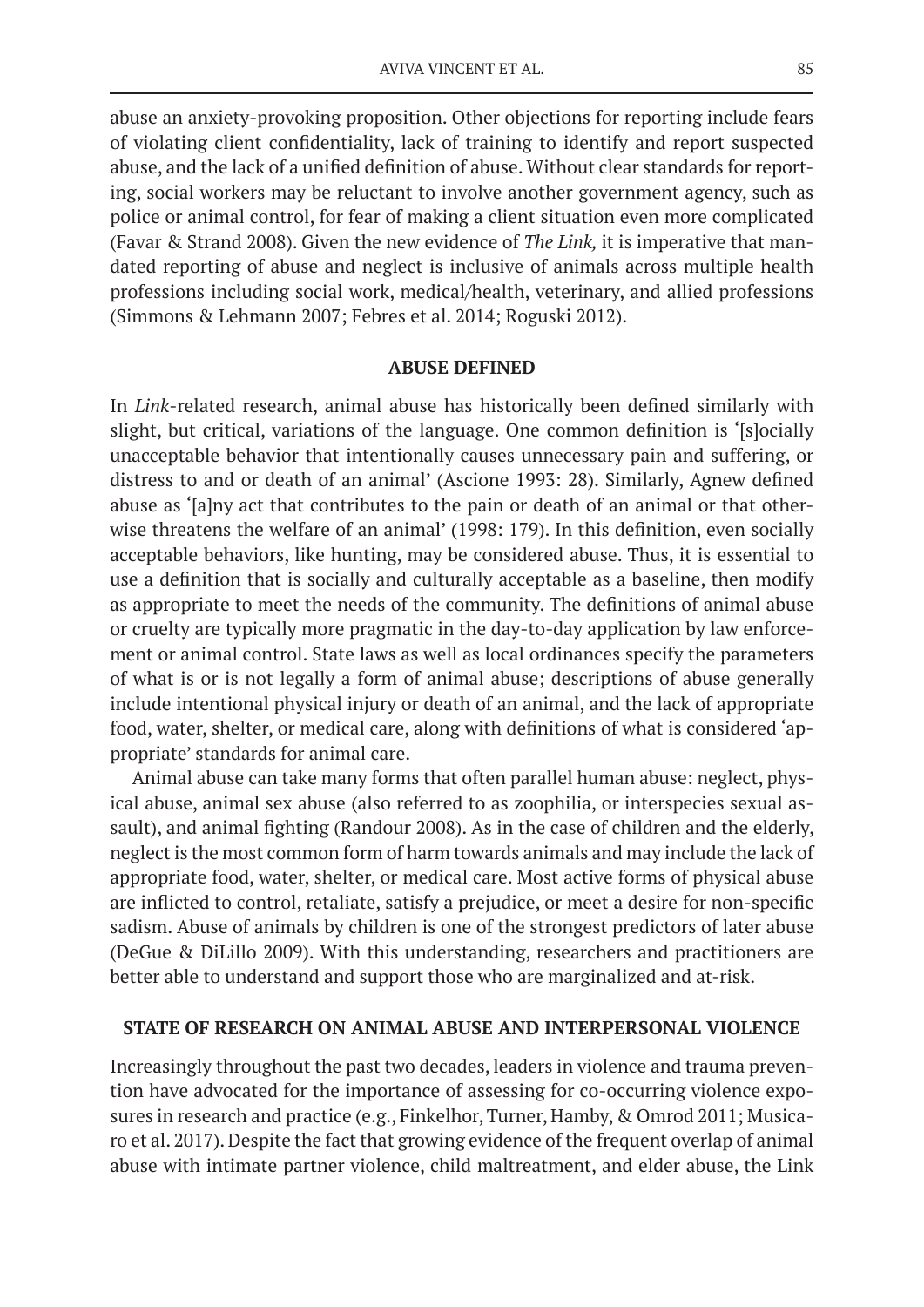between interpersonal violence and animal abuse remains vastly under-researched and discussed in academic and practice settings. Moreover, a majority of studies to date have been cross-sectional and/or retrospective in design. Within this body of work, studies have primarily focused on two major areas of *The Link* violence: 1) associations between animal abuse and intimate partner violence, and/or 2) associations between childhood animal cruelty and adult violence. In this section, we discuss the current state of research in these areas, review gaps in the literature, and recommend future directions for social work research.

# **ANIMAL ABUSE AND DOMESTIC VIOLENCE**

Much of the work examining links between animal abuse and family violence has centred on understanding the prevalence and function of animal abuse in the context of intimate partner violence. Ascione and colleagues conducted much of the early research in this area. In a national survey of the largest U.S. shelters serving women and child survivors of domestic violence (DV), Ascione, Weber, and Wood (1997) found that 83% of surveyed shelters indicated that they had observed the coexistence of DV and animal abuse in their work. In a later study of women accessing DV services, Ascione (1998) found that 71% of pet-owning women reported their partner had threatened and/or killed their pet. Indeed, Ascione (2007) found that women accessing IPV services were nearly 11 times more likely than a comparison group of non-victimized women in the community to report that their partners had hurt or killed a pet on purpose. Animal abuse by DV perpetrators may take on many forms (hitting, burning, intimidating, choking, shooting; McDonald et al. 2015) and may be a mechanism of coercion to influence an intimate partner, a reactive disciplinary response to animal behavior, a coercive parenting tactic, and/or rooted in other motivations (Collins et al. 2018; DeGue 2011; Hardesty, Khaw, Ridgway, Weber & Miles 2013). DV perpetrators may be more likely to engage in animal abuse if their victim has a strong bond with the pet (Collins et al. 2018).

Due to the strong bonds many DV survivors have with their pets, animal abuse may exacerbate the psychological trauma of DV abuse and serve as an additional obstacle in many survivors' safety planning efforts. Ascione et al. (2007) reported that nearly 22% of DV survivors delay entering a shelter because of concerns for their pet. This may be further exacerbated by children's attachments to pets, although few studies have examined how children's relationships with abused and non-abused pets impact safety planning and survivors' ability to access shelter services (Collins et al. 2018). A 2012 study conducted by Krienert and colleagues found that only 6% of DV services offered pet-sheltering or fostering services. Given increased attention to this issue in the past few years, as well as increased legislative progress that has resulted in many states permitting pets to be included on protection orders in domestic violence situations, we suspect this number has increased in recent years. However, we are unaware of any nationally representative research reporting on the prevalence of pet-sheltering and pet-fostering services in the United States since 2012.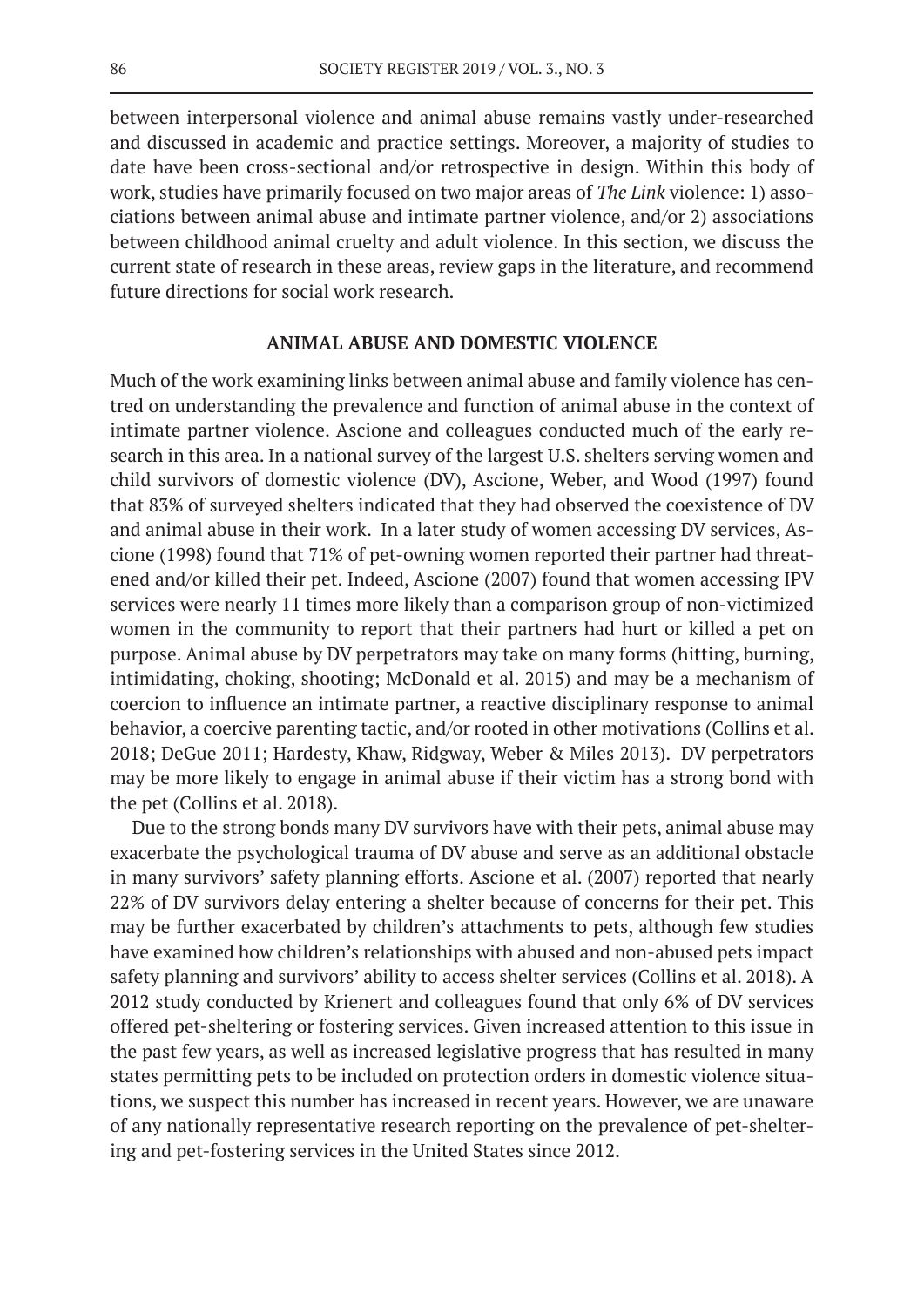### **INTERSECTION OF ANIMAL AND CHILD WELFARE**

Generally, knowledge concerning how animal abuse impacts children in households experiencing IPV is limited. Several recent studies indicate that exposure to animal abuse is a robust predictor of compromised adjustment in children. For example, Mc-Donald et al. (2016) found that animal cruelty exposure was associated with increased risk of compromised socioemotional functioning among 291 children recruited from community-based DV services. Specifically, children exposed to animal abuse were 3.26 times more likely than children with no animal abuse exposure to experience co-occurring internalizing and externalizing problems, and 5.72 times more likely to experience co-occurring behavior problems, attention problems, social problems, and callous/unemotional traits that were clinically significant. Moreover, McDonald et al. (2016, 2017) found that exposure to animal abuse was the strongest predictor of children's compromised adjustment in a model that included the severity of exposure to maternal IPV and other sociodemographic factors (e.g., gender, household income).

Similar findings have been mirrored and expanded upon in retrospective reports with adult samples. For example, Girardi and Pozullo (2015) found a significant interaction between participants' level of bonds with pets and animal abuse exposure, controlling for co-occurring emotional abuse in childhood. Adults who reported medium-level bonds with pets who were exposed to animal abuse in childhood had significantly higher depression and anxiety scores in adulthood than those who were not exposed to animal abuse. In contrast, adults who reported medium-level bonds with pets and had not been exposed to animal abuse in childhood had lower anxiety and depression scores in adulthood than those with low-level bonds.

As previously mentioned, animal abuse may take many forms in households affected by DV, and there is emerging evidence that it may be important to consider the type of animal abuse to which children are exposed. McDonald et al. (2015, 2018, 2019) suggest that children living in households where IPV occurs are exposed to multiple manifestations of violence involving animals, including 1) animal abuse as a coercive DV tactic, 2) animal abuse as a coercive parenting tactic, 3) animal neglect, 4) cruel play by siblings, and 5) harsh physical punishment/discipline of pets. Moreover, children may be more likely to intervene in specific forms of animal abuse. For example, McDonald et al. (2015) report that children may be more likely to become involved in incidents of DV involving animals, which may increase their risk for physical injury or death by a caregiver. To date, children's involvement in violent animal-related incidents has largely been ignored in research and intervention with families affected by DV, yet this work has important implications for understanding risks to children's health and wellbeing, as well as their intervention needs. In particular, children exposed to DV are at greater risk for perpetrating animal cruelty, which has been linked with antisocial behavior across the lifespan (Baldry 2005). A cross-sectional study by Currie (2006) found that among a community-sample of U.S. children ages 5 to 17 years, those who reported exposure to DV (17% of the sample) were nearly three times more likely to report having engaged in animal cruelty than children who had not been exposed to DV.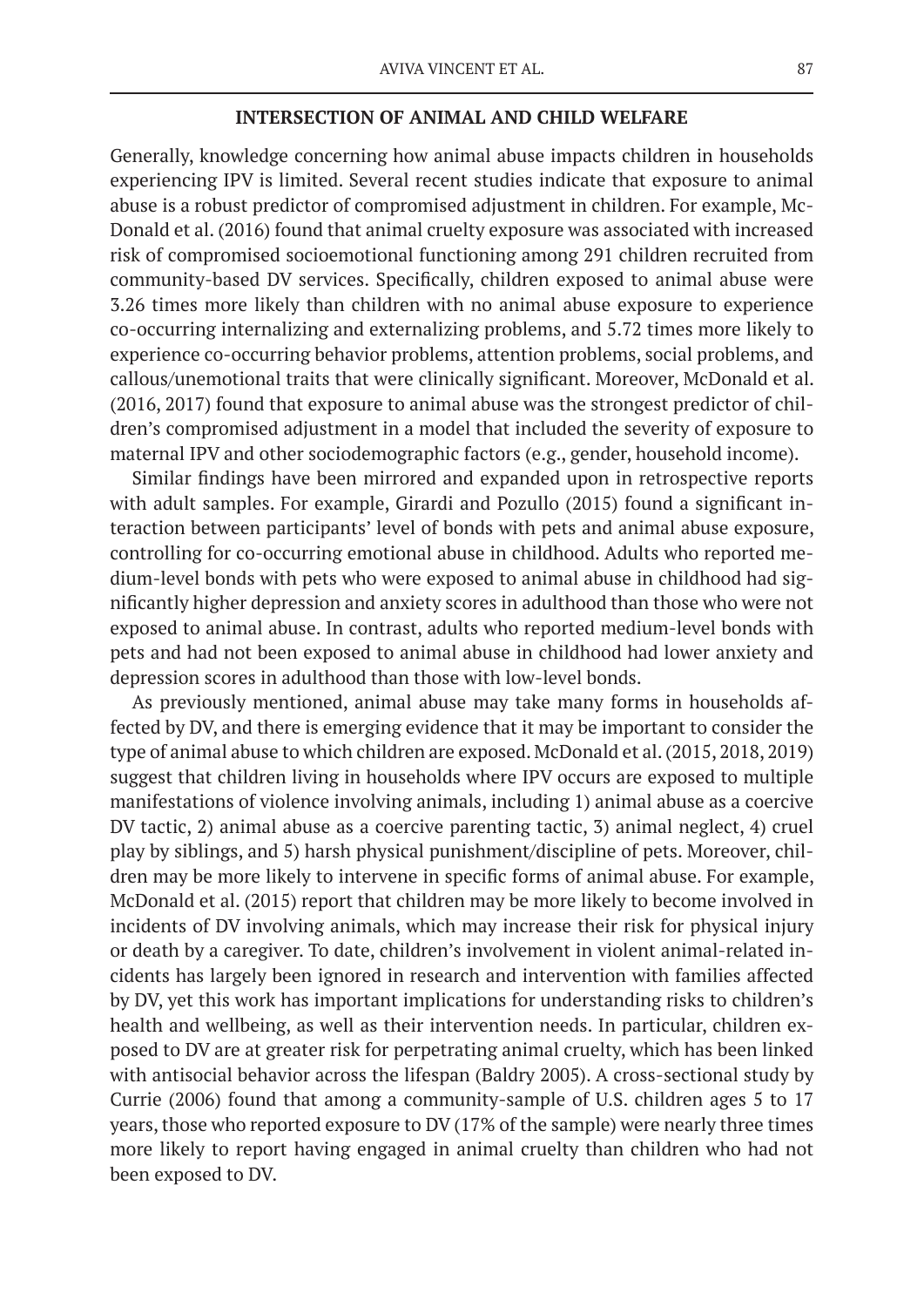Although evidence of links between exposure to animal abuse and compromised adjustment in childhood and adulthood is increasing, it is important to note that a major limitation of prior research has been investigators' reliance on cross-sectional data and the inability to adjust for the potential confounding effects of co-occurring child maltreatment and/or other forms of violence that overlap with IPV (e.g., community violence). Deviney, Dickert, and Lockwood (1983) found that animal abuse was present in 88% of households with substantiated reports of child maltreatment. In addition, a recent study of Child Protection Workers in Canada found that 44% had observed an animal be physically abused during an investigation in the past year. Ninety-four percent reported that they had observed evidence of animal neglect in the past year during an investigation.

### **CHILDHOOD ANIMAL CRUELTY AND ADULT INTERPERSONAL VIOLENCE**

*The Link* between animal abuse in childhood and later violence toward humans and animals has also received increased attention in the past few decades. As previously mentioned, abusing animals during childhood is linked to later violence and antisocial behavior, including abuse of children, spouses, and elders (Walton-Moss, Manganello, Frye & Campbell 2005). Bullying and delinquent behaviors have also been extensively documented in childhood animal abusers (Becker, Stuewig, Herrera & McCloskey 2004; Gullone & Robertson 2008). Moreover, childhood animal abuse is receiving increased attention as an indicator of early childhood trauma and adversity (Bright, Huq, Spencer, & Applebaum 2018). Several cross-sectional and longitudinal studies link childhood animal abuse to family violence exposure, including violence against pets (McDonald et al. 2018b). A recent retrospective study of juvenile offenders across nine years found that youth who engaged in animal abuse were more likely to have experienced more than four adverse childhood experiences ('ACEs'), and present to law enforcement at early ages. Thus, attention to childhood animal cruelty is essential for early intervention and trauma-informed violence prevention.

Relatedly, another aspect of *The Link* that has received increased attention is the association between animal abuse and adult crime. A recent study of men incarcerated for domestic violence-related offenses found that 38% reported abusing animals in childhood and nearly 86% reported abusing animals at some point in their lifetime (Haden, McDonald, Booth, Ascione & Blakelock 2018). This study also found that childhood animal abuse was significantly associated with psychological abuse and sexual coercion in the context of intimate relationships. It should be noted that there is a relatively weak association between animal abuse and violent crime, as the majority of people who perpetrate animal abuse do not go on to engage in violence offenses against people (Patterson-Kane 2016). Instead, animal abuse should be viewed as one of many risk factors for later violence, criminal behavior, and the intergenerational transmission of family violence behaviors.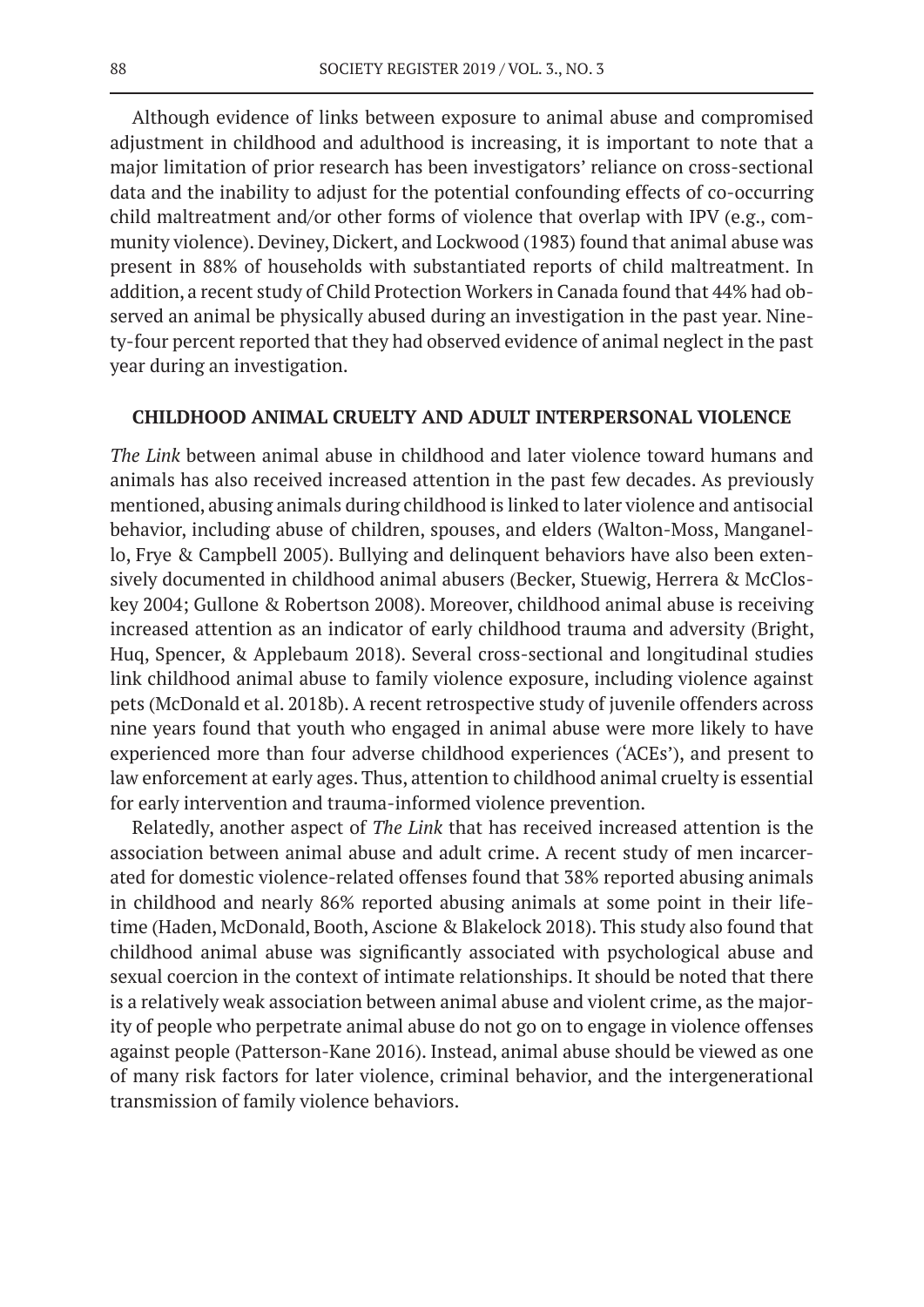### **LIMITATIONS AND DIRECTIONS FOR RESEARCH**

Although this emerging body of work points to the important links between IPV, animal abuse, and child welfare, nationally representative longitudinal studies of ethnically and culturally diverse samples are needed. This is particularly important given the rapidly changing U.S. demographics and changing social context. For example, there is some evidence that the use of animal abuse as a coercive control tactic is less prevalent among Latino populations, particularly immigrants from Mexico (Hartman, Hageman, Williams & Ascione 2018). African American and Black families have been sorely underrepresented in research in this area, along with other ethnic and cultural minority groups. Similarly, research omits other marginalized and underrepresented groups such as elders and the connection with elder abuse (Peak, Ascione and Doney 2012; Arkow 2015). It is important to determine the cross-cultural relevance of *The Link* when informing related practice and policy changes, and to identify how the intersection of multiple minority identities (e.g., race, religion, sexual orientation, disability) may impact relations between violence to human and non-human animals within households and communities.

## **STATE OF PRACTICE: CROSS-REPORTING**

Cross-reporting is centred upon the idea that no one profession is equipped to address any and all situations that may arise within a client system, and therefore it is necessary to seek assistance from and share information with professionals in other specialties. Cross-reporting is an intentional strategy that can improve the community's response to crimes against both people and animals and may also help prevent future violence. The notion of cross-reporting presupposes that four types of family violence — DV, child abuse, elder abuse, and animal abuse — rarely occur in a vacuum (Ascione 2005; Ascione 2008; Ascione & Arkow 1999). They often overlap, and the commission of one of these crimes often is a 'red flag' that other forms have occurred or will be coming next. For various reasons, animal cruelty, abuse, and neglect are often the sentinel warning signs, and the first 'link' in the chain of family violence (Ascione 2005).

While the primary discussion is on the role of social workers and animal control in cross-reporting, there are several other key professions who much be engaged to be successful. At a minimum, veterinarians, legal professionals, and medical doctors should also be active contributors and collaborators. Fields allied to social work, such as child protective services and departments for ageing are also assets to effective community service. Specifically, the inclusion of veterinarians among required reporters of animal abuse may aid in saving animals' lives as well as their human counterpart.

Laws for reporting abuse vary by state, most notably in two aspects. First, by which professionals are mandated to report abuse. For example, in some states, only particular professions are mandated reports of child abuse, while in others every resident of the state is considered a mandated reporter. Secondly, states vary by whether professionals are *required* or *permitted* to report suspected abuse. Additionally, while some level of mandated reporting of child and elder abuse is present in all fifty states, laws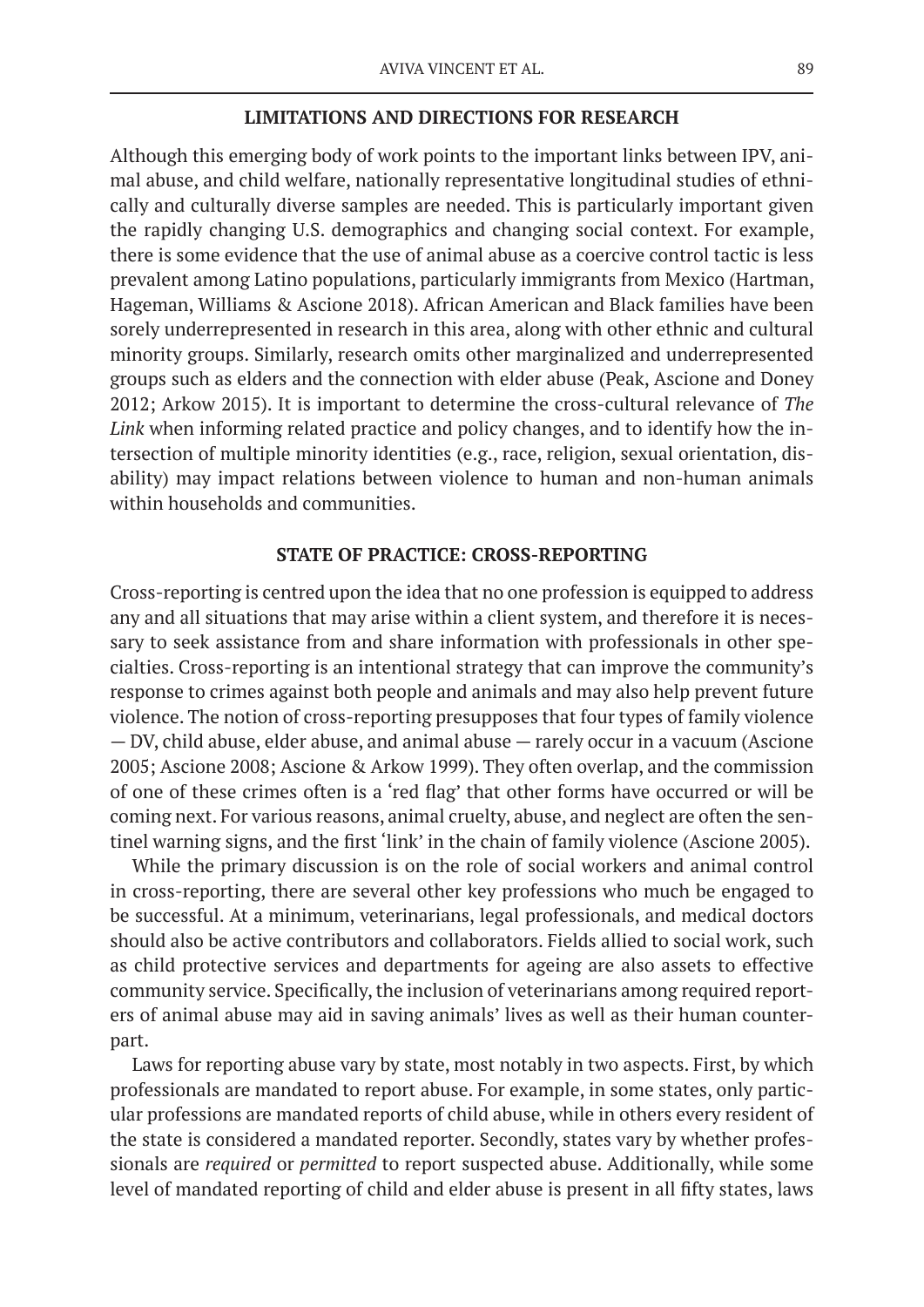requiring the reporting of animal abuse are nowhere near so prevalent. This legal variation from state to state can leave mental health professionals with an ethical dilemma. For example, the National Association of Social Workers (NASW) Code of Ethics is intended to guide social workers to enhance human well-being. As such, questions about client privacy and confidentiality often come to the forefront when the issue of reporting animal abuse is discussed. In some states, cross-reporting laws specify the type of professional that can report animal abuse in the course of their work. For example, in the state of Tennessee, the cross-reporting law (Tennessee Code Annotated 38-1-402) specifically names government officials working in child protective or adult protective services as mandated to report animal abuse they encounter or suspect in the line of duty (National Link Coalition 2019). However, what about a social worker that learns about animal abuse during a therapy session? Or on a home visit from a non-government agency? What obligation or protection those social workers may have is unclear.

Cross-reporting is a mechanism for agencies to have a current and connected picture of the violent acts that are occurring in a specific environment (i.e. household) which may enable the agencies to develop more effective intervention strategies. If a social worker, in the course of a home visit necessitated by reports of child maltreatment, elder abuse, or DV, sees signs of animal abuse and is required to contact animal control/humane enforcement, they may have the ability to save an animal's life and help to prevent the escalation of violence in the household.

As an example, an animal control officer made a report regarding a parent with young children wherein the parent attests to beating the family dog with a belt. Using this report as a guide, the child protective services worker was alerted to look for specific types of physical injuries on the children (i.e., belt marks). Another example, applying a recent case from Franklin County, Kentucky, deputies arrested a woman on elder abuse charges with a warrant issued for animal cruelty and neglect of an adult. This situation came to light because, while deputies were doing a welfare check on the animals at home, they found her 75-year-old mother on the floor covered in animal feces. Four of the nine dogs in the house had to be euthanized due to their health status (Blair 2017). With appropriate training, as well as state and organizational policies and procedures, cross-reporting can be a useful tool for both animal and human welfare professionals.

## **USING DATA TO INFORM POLICY**

Compounded data over the last four decades have illuminated the need to address *The Link* in the policy. Key data points that have been raised as justification for political engagement include: a review of New Jersey families (n=53) that were referred to the state for physical assault of children, and found that pet abuse was present in 60% of those homes (DiViney, Dickert & Lockwood 1983); in a retrospective, cross-sectional study of college students (n=860), 60% of participants who witnessed or engaged in animal cruelty also experienced either child maltreatment or DV (DeGue & DiLillo 2009). In another study, 41% of men arrested for DV had committed at least one act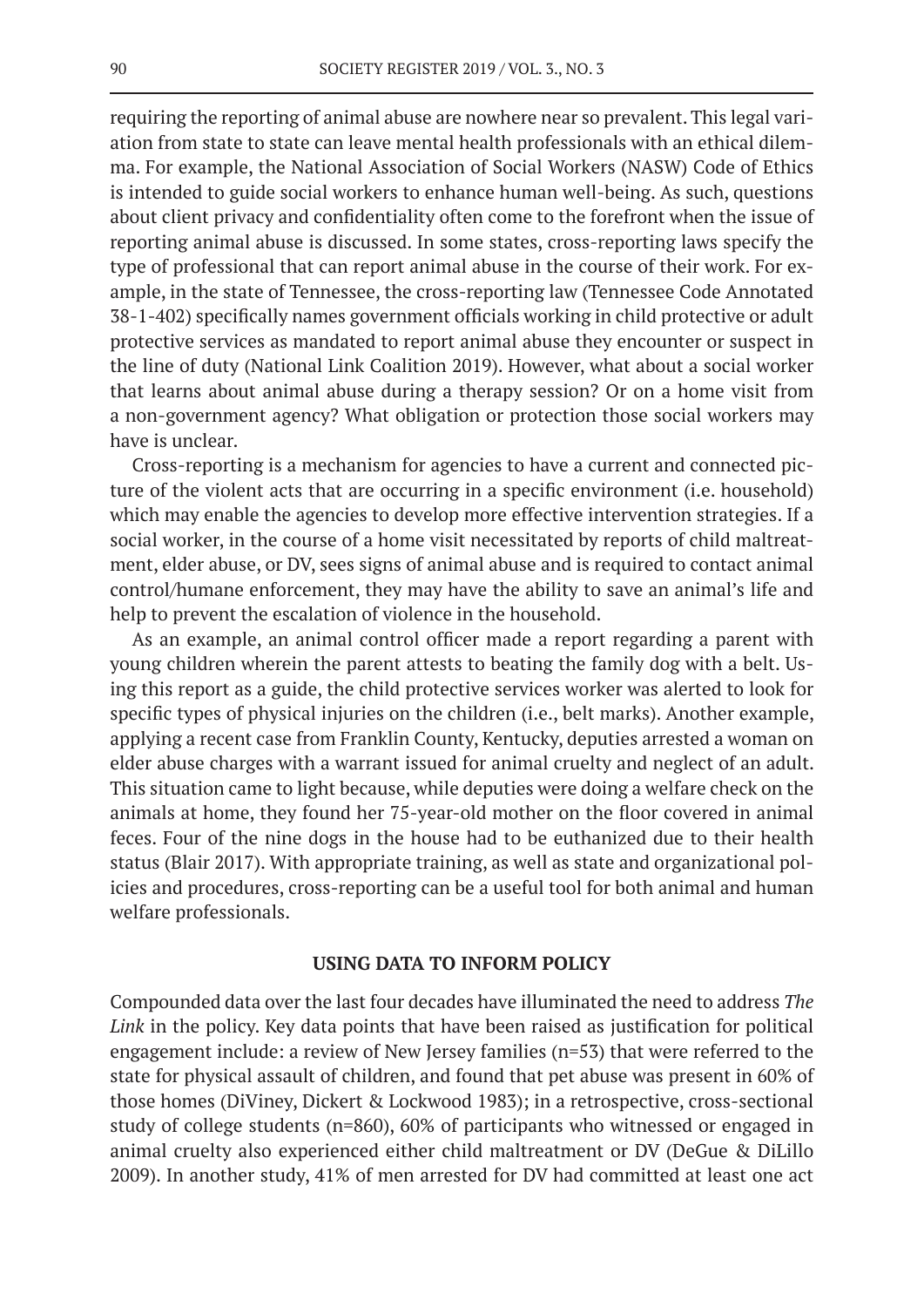of animal cruelty since age 18 (Febres 2014). Perhaps most significantly, pet abuse is one of the four primary risk factors associated with men who become batterers (Walton-Moss, Manganello, Frye & Campbell 2005). Locally, a 2010 survey of state DV programs by the Ohio Domestic Violence Network (ODVN) reported that more than 40% of respondents recalled cases where pets had been threatened with harm, actually harmed or killed (ODVN 2019). Culling together data has led to momentous efforts to advance state and national policy to support the needs of victims and survivors of *The Link.*

*The Link* was acknowledged in September 2014 when the Federal Bureau of Investigations (FBI) Director approved the recommendation from the Criminal Justice Information Services Advisory Board to add animal cruelty crime data to the Uniform Crime Report - National Incident-Based Reporting System (UCR-NIBRS) (National Link Coalition LINK-letter, October 2014). Most recently, the recognition of *The Link* was explicitly considered when Congress passed the Pet and Women Safety (PAWS) Act in the 2018 Farm Bill, which extends current federal DV protections to include pets and authorizes \$3-million dollars per year in grant money through 2023 for emergency and transitional housing options for DV survivors with companion animals.

The growing body of research illustrating the correlations between the presence of IPV and violence towards animals, as well as an increase of public awareness of *The Link*, has prompted many states to enact laws, or combinations of laws, to increase cross-reporting. In general, these laws stipulate that while working in an official capacity, protective service professionals and animal welfare professionals who observe abuse or neglect of children, vulnerable adults, or animals, respectively, are obligated to report their observations to the appropriate agencies. An example of a combination of laws that enables cross-reporting would be if a state already had mandatory reporting of child abuse or elder abuse, and a new law is passed that allows social workers to report suspected cases of animal abuse (i.e. House Bill 33 in Ohio 2019). In addition to mandating what must be reported, the laws typically specify to whom agency's reports must be made, and the timeframe within which a report should be filed.

In response to the need to cross-report family violence between professions, professionals in multiple disciplines are actively re-examining the complex motivations behind acts of animal cruelty, advancing innovative public policy reforms, implementing programmatic innovations, and using animal-assisted interventions to help the perpetrators and victims of violence. One such mechanism is state-level legislation to facilitate cross-reporting among human services and animal protection agencies that would provide civil immunity for reporting. This policy would also provide civil immunity for reporting in good faith and workshops that provide professionals with ongoing education to refine their skills towards effective cross-reporting.

### **MANDATORY VS. VOLUNTARY CROSS-REPORTING**

The current approach states have taken is split between mandatory vs. voluntary reporting (*full state-by-state list accessible at* National Link Coalition 2019). Though many advocate for cross-reporting to become mandatory, the systems must be estab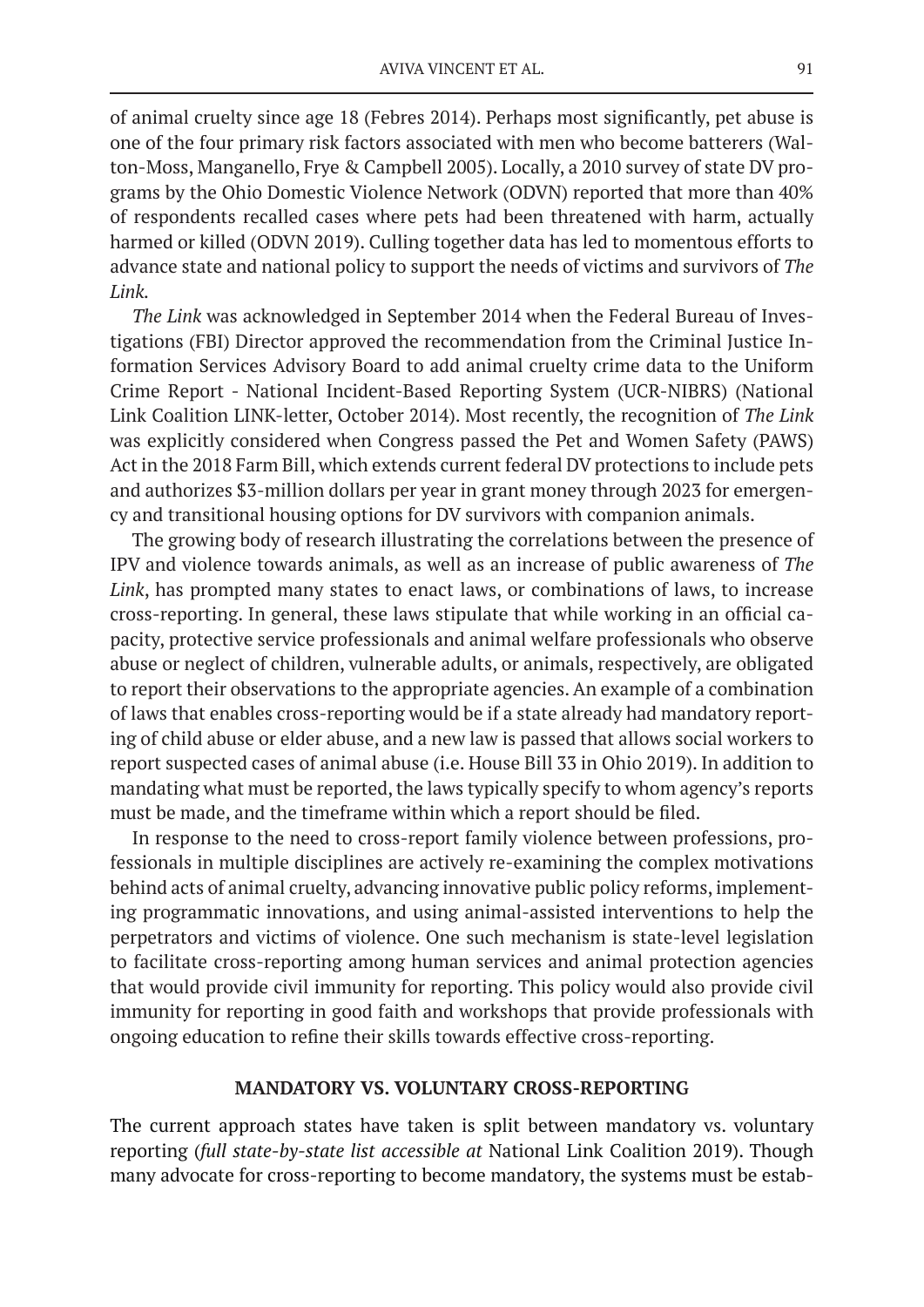lished with protocols and processes to do so. Currently, states that have passed laws regarding the reporting of animal abuse are split between mandatory and voluntary reporting.

In regard to reporting child abuse, nine states mandate humane agents/animal control officers to place reports formally, three states mandate veterinarians to report, and seventeen states mandate all professions to report suspected abuse. Regarding veterinarians reporting animal abuse: 16 states mandate reporting, nineteen states permit voluntary reporting, and one state, Kentucky, prohibits reporting. Regarding Adult Protective Services reporting animal abuse: four states mandate reporting, and one state, California, permits voluntary reporting. Animal abuse reporting by Child Protective Services and social workers is mandated in seven states and permitted voluntarily in five (National Link Coalition 2018).

For professions initially coming under mandatory reporting, questions often arise as to how to benchmark a specific type of abuse, and who the primary community contact is for the entities to which abuse reports are to be made. These questions cannot be answered by the legislature, making it important to have organizations step in to provide training and networking of diverse professions on a local level. In order for cross-reporting to be efficiently implemented, both animal and human welfare professionals need to be trained regarding their respective issues. Through education opportunities, agencies can build cooperative relationships in which each agency has a clear understanding of what the other does, its general policies, and what its limitations are. To ensure that the trainings are accessed, licensing and credentialing bodies are encouraged to make continuing education mandatory, just as the medical community did for child abuse in the 1990s.

In addition to identifying the appropriate oversight entity if mandatory reporting is required, state legislatures must also determine the appropriate profession to receive abuse reports. When abuse is suspected or confirmed, knowledge of the process to make a report is essential. This is often a barrier either because of lack of access, professional fear of reporting, or lack of knowledge for whom to report to. Furthermore, professionals must be aware of their licensing body's stance and state policy on mandatory reporting. Information regarding protection for those who place a report is beneficial to increasing the potential of report claims. Lastly, professionals may benefit from education about what content is necessary for a report. Providing accurate information increases the likelihood of professionals engaged in cross-reporting receiving the information they need to follow through with an investigation. Mostly, the questions that social workers and allied professions need to address to be effective in their role are: Who is responsible for making the report? What is the time frame in which a report should be made? How is the report to be made (telephone, website, in writing, etc.)? Will clients be informed that a report was made?

Similar to any direct service field, client privacy and confidentiality are always of concern in social work practice. One way some organizations address this issue is by adding language regarding the reporting of animal abuse to their informed consent policies; similar to the statement for reporting self-harm or harm to other persons. This way, the client is aware of the parameters of confidentiality before beginning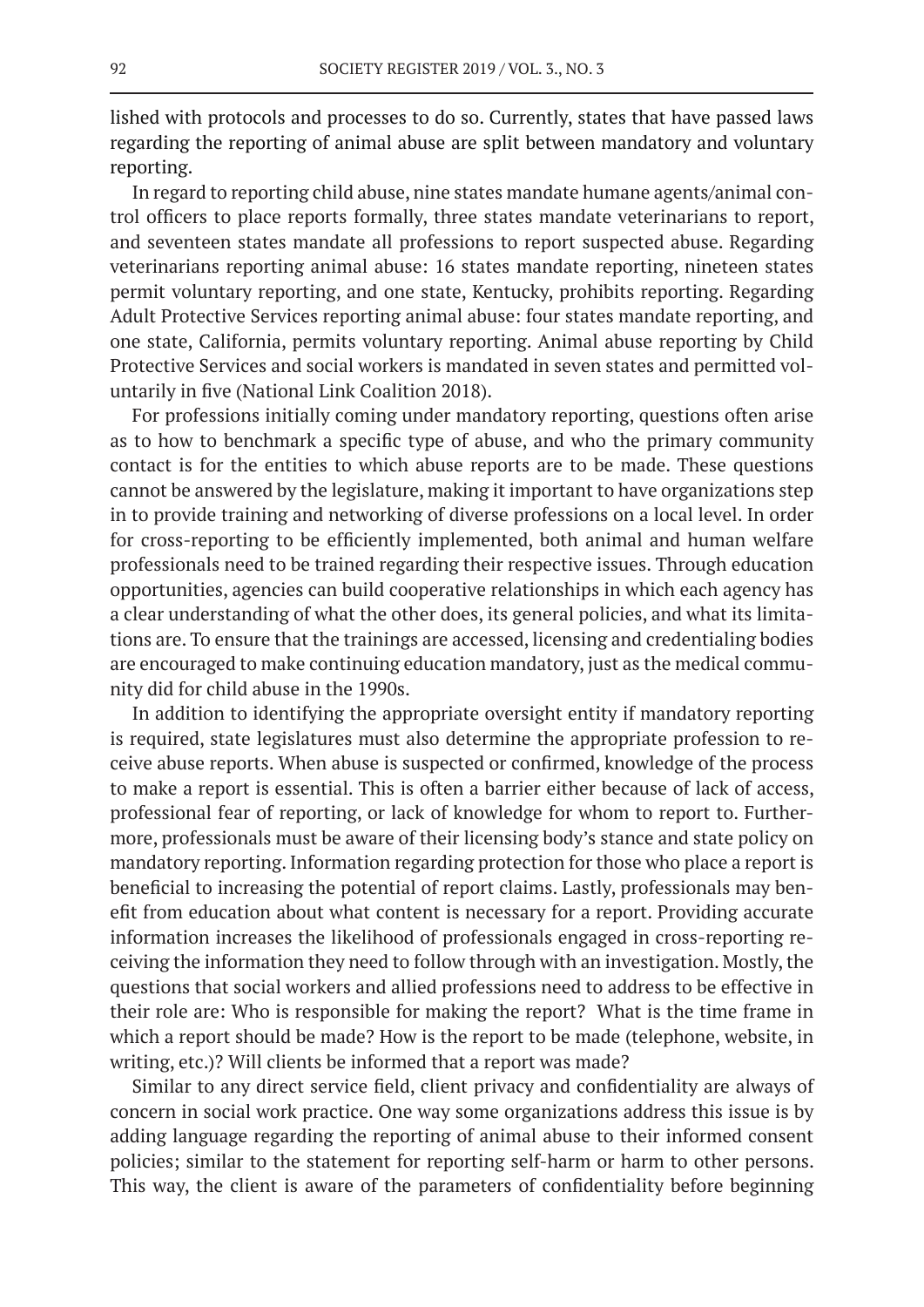with the social worker, should animal abuse conversations arise.

### **TOWARDS ESTABLISHING CROSS-REPORTING: THE OHIO MODEL**

As of 2018, Ohio hosts a population of 11.69 million, of which 2.6 million are children. Within these homes, there are 2.73 million dogs and 3.79 million cats. As cited by Arkow (2019), Ohio law enforcement averages over 177 calls per day, with approximately 25 calls per hour to the crisis hotline. On average, there are 47 civil protection orders filed, and 456 reports per day for child abuse. Of the abuse reports made, 48% are for neglect, 43% for abuse, and 19% for sexual abuse and 48% of these reports meet the threshold to be evaluated (Arkow 2019).

Ohio's current animal abuse language falls under the Animal Security Ordinance (959.01-959.99) which specifically mentions: abandonment, malicious or willful injury of an animal, poisoning, and dog/cock fighting**.** The state was an early pioneer in developing a cross-reporting mechanism. States' humane societies have been empowered to investigate child abuse as well as animal cruelty for decades (i.e. ORC 1717.14). Similarly, to those in law enforcement, cross-reporting has been in place in Ohio for a long time (i.e. ORC 1717.01-1717.15, 174). This is because humane officers, animal control, and police have worked in concert with relative efficiency. However, other human and animal serving professionals have been omitted from the table, including social workers, veterinarians, and other allied professionals.

The national trend is to work toward mechanisms to support cross-reporting of animal, child, and elder abuse which is an initiative the Animal Welfare Institute (AWI) is actively engaged in (AWI 2018). A cross-reporting mechanism aims to ensure that inter-professional communication occurs in an effective and timely manner. When suspected abuse occurs, a communication chain is triggered to ensure that the human and animal needs are promptly addressed. Ohio is actively engaged in developing this mechanism from grassroots and policy levels simultaneously.

### **LEGISLATION**

Ohio policymakers have recognized *The Link* over the last several years through the passing of legislation. AWI has successfully advocated for animal welfare legislation in the state related to family violence issues including pet protective orders, animal sexual abuse, and felonies for extreme animal cruelty (i.e. ORC 3113.31 (F) (3), 959.21, 959.31, 959.99, and protective order form 10.01-M). While serving as legal tools to address animal abuse, each legislative success is useless if the abuse is not being reported. In Ohio's 2019-2020 general session, AWI worked with the Ohio legislature to introduce House Bill 33, which requires cross-reporting between human services and animal protection agencies. Ohio's House Bill 33 mandates veterinarians, licensed social workers, social service professionals, law enforcement, humane agents and dog wardens to file reports. With the push of House Bill 33, the landscape and conversation have shifted to be far more inclusive and specific.

A thorough effort was made to research the issues of reporting, and work with all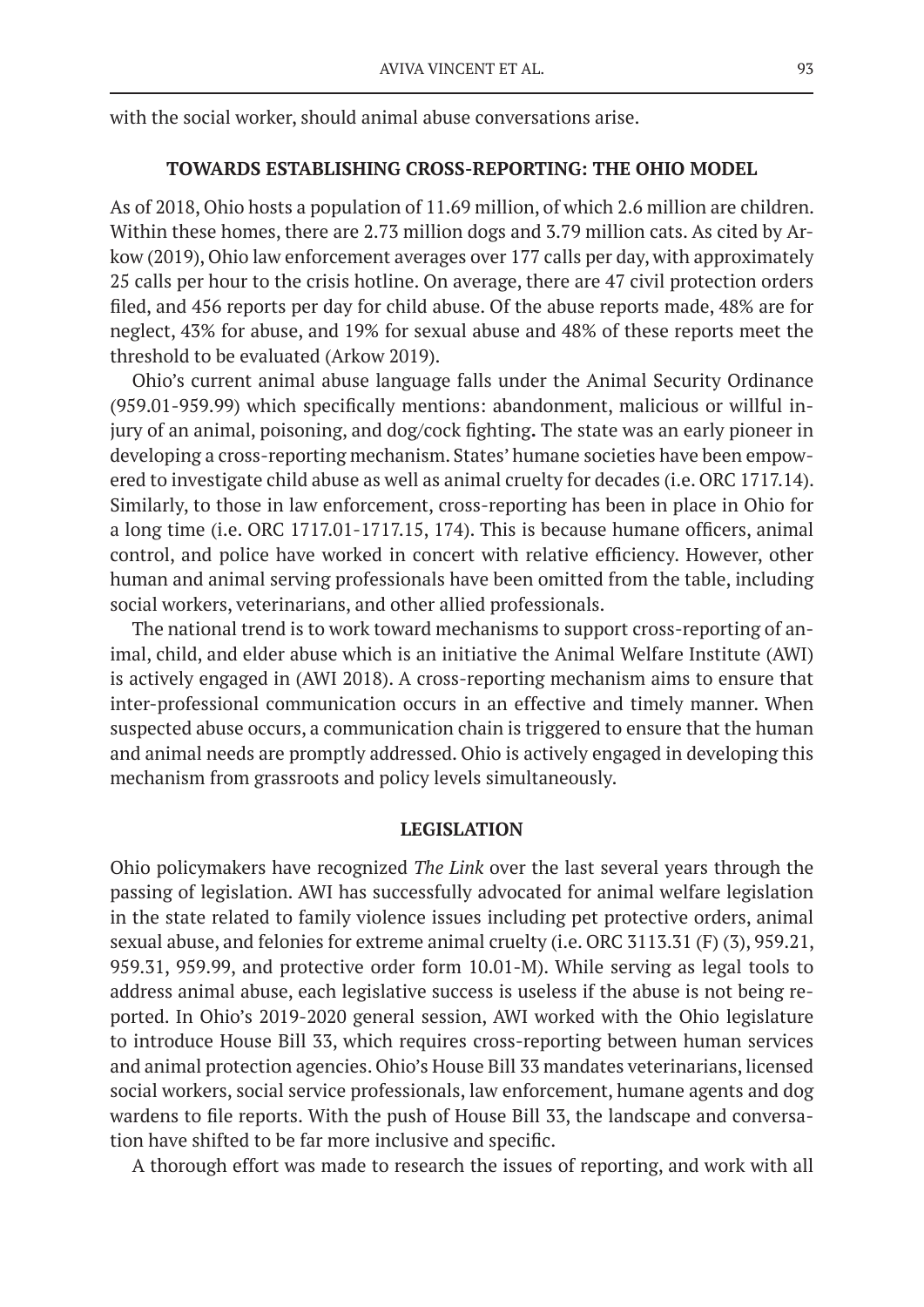named professions to assure the legislation would bring about positive change in addressing IPV. This included working with each profession's state representative to determine what entity would be the appropriate oversight body for the professionals and whether there would be warnings and penalties for those who do not report. Through conversation, representatives decided that the lack of reporting will likely trigger a violation that may take the form of a warning, a penalty, or a misdemeanor. NASW-Ohio has been active in this conversation as social workers would become mandated reporters of animal abuse should this bill pass. As such, representation from NASW has been taking on the challenge of identifying an appropriate entity to provide oversight of professionals and facilitating conversation towards agreement on fair a repercussion should the reporting not be completed as determined by the law. These are difficult challenges for state legislatures – identifying appropriate professional representation has been an asset for the social work community.

However, the passage of legislation does not guarantee the successful implementation of the laws, nor does it educate the professionals responsible for implementation. Inter-professional relationships are essential to ensuring that effective cross-reporting occurs. To achieve this aim, seminars were designed and conducted in an effort to strategically curate relationships between human and humane services that lay the foundation necessary for successful cross-reporting.

### **COMMUNITY OUTREACH**

Through the seminars, titled *Cross-Reporting for Humane and Human Services: A Species-Spanning Approach to Safer Families and Communities*, supported by the Kenneth A. Scott Foundation Trust, a KeyBank Trust, and Maddie's Fund®, AWI conducted regional training in three of Ohio's major cities – Toledo, Cleveland, and Columbus. AWI will conduct similar workshops in Dayton, Cincinnati and Athens this coming year. The conversation focused on *The Link* and its implications for human and humane services. The seminars described new strategies, public policy, research, and programs to prevent family violence and how to respond to its human and animal victims.

The target audience for the seminars included professionals working with human or animal abuse including social workers, humane agents, dog wardens, veterinarians, law enforcement and prosecutors – many of the same professions included in the Ohio legislation, House Bill 33. It was thus critical for AWI to collaborate with national, state and local partners to assist in strategy, logistics, and the marketing of the seminars. AWI recruited the National Link Coalition, Ohio Domestic Violence Network (ODVN), the Ohio Animal Welfare Federation, the Ohio Veterinary Medical Association, Ohio State Bar Association, NASW, Case Western Reserve University Mandel School of Applied Social Sciences, University of Toledo College of Social Justice and Human Services, Cleveland Animal Protective League, Toledo and Columbus humane societies, and Central Ohio Area Agency on Aging. NASW, Ohio State Bar Association, and Ohio Veterinary Medical Association, through the Ohio Veterinary Medical Board, provided continuing education units for professionals in attendance.

The seminars were arranged to allow interaction among professions throughout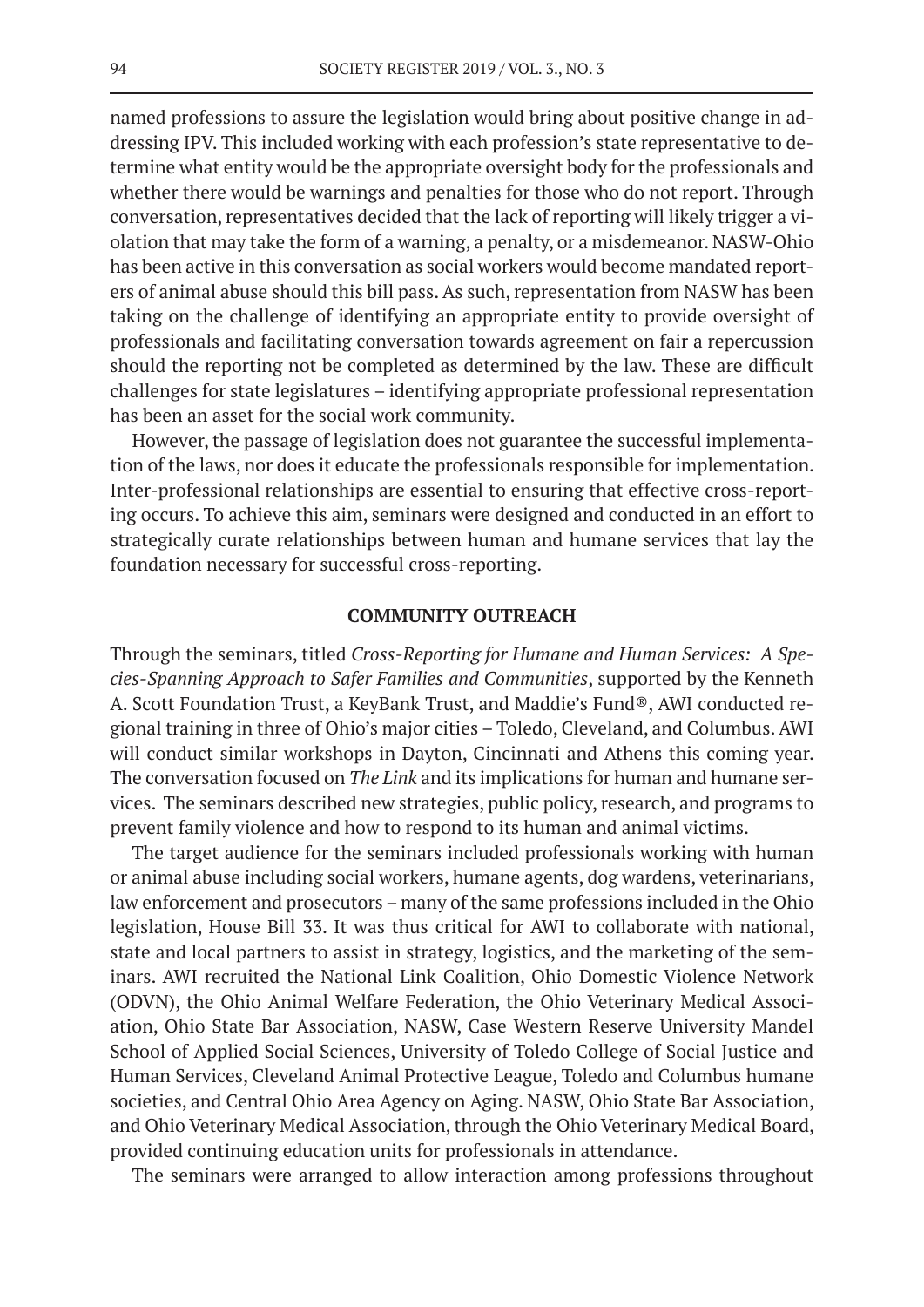the day, including group discussion to generate ideas on how to enhance professional relationships and develop communication processes that foster cross-reporting. In the group discussions, many social workers shared that they were not aware of *The Link* between animal and human violence and were thankful for the information and opportunity to incorporate this knowledge into their practice. Social workers also identified the need to either expand or create local multidisciplinary task forces, that include humane agents, so that all aspects of family violence could be addressed.

The result of this work nationally is an increase in conversation about the importance of recognizing *The Link*, and concrete objectives to effectively address the human and animal needs that arise. At the macro level, the FBI generated database has aided researchers in understanding the longitudinal effects of *The Link* and human behavior. Mezzo practice has included robust community efforts towards establishing co-shelter organizations, developing state-wide legislation, and interdisciplinary cross-reporting mechanisms. The micro practice is ever evolving as the conversation becomes more robust. Practitioners have increased access to webinars, course content, and peer-reviewed literature to aid in developing a common language, questions to ask, and cues for noticing *The Link*.

### **CONCLUSION**

Pets are vital and vivacious members of the family unit throughout millions of American homes. *The Link* recognizes the multifaceted relationship between child maltreatment, domestic violence, elder abuse, and animal abuse that may co-occur in household or community. Interdisciplinary education, with a unified definition of animal abuse and neglect and clear professional standards of practice, may help professionals to identify suspected maltreatment, and initiate effective support inclusive of reporting. In particular, social work education is encouraged to move away from its human-centered roots and embrace our multispecies homes.

In practice, cross-reporting of suspected abuse or neglect is a vital mechanism for professionals to connect human and animal welfare systems. This sharing of information can increase the likelihood that individuals experiencing IPV will receive comprehensive services that can improve their level of safety and quality of life. Though Ohio is actively pursuing legislation to enact professional mandates and a state-wide cross-reporting system formally, there is still much work to be done. Other states are engaged in this work as well and are at varying stages of success. Some states have active community practices (i.e. hotline phone numbers that can be called to trigger the cross-reporting system) but limited policy, while other states have a robust state-wide policy, but no mechanism. By working from the grassroots and policy level simultaneously, Ohio is effectively establishing policy and practice that reinforce each other.

The Ohio model utilizes legislation, professional training and local multi-disciplinary task forces to implement cross-reporting of human and animal violence among diverse professions responsible for investigating family violence. No singular profession can address *The Link* independently; efforts must be interdisciplinary. Educational training must be offered regularly and in a uniform manner so that all inter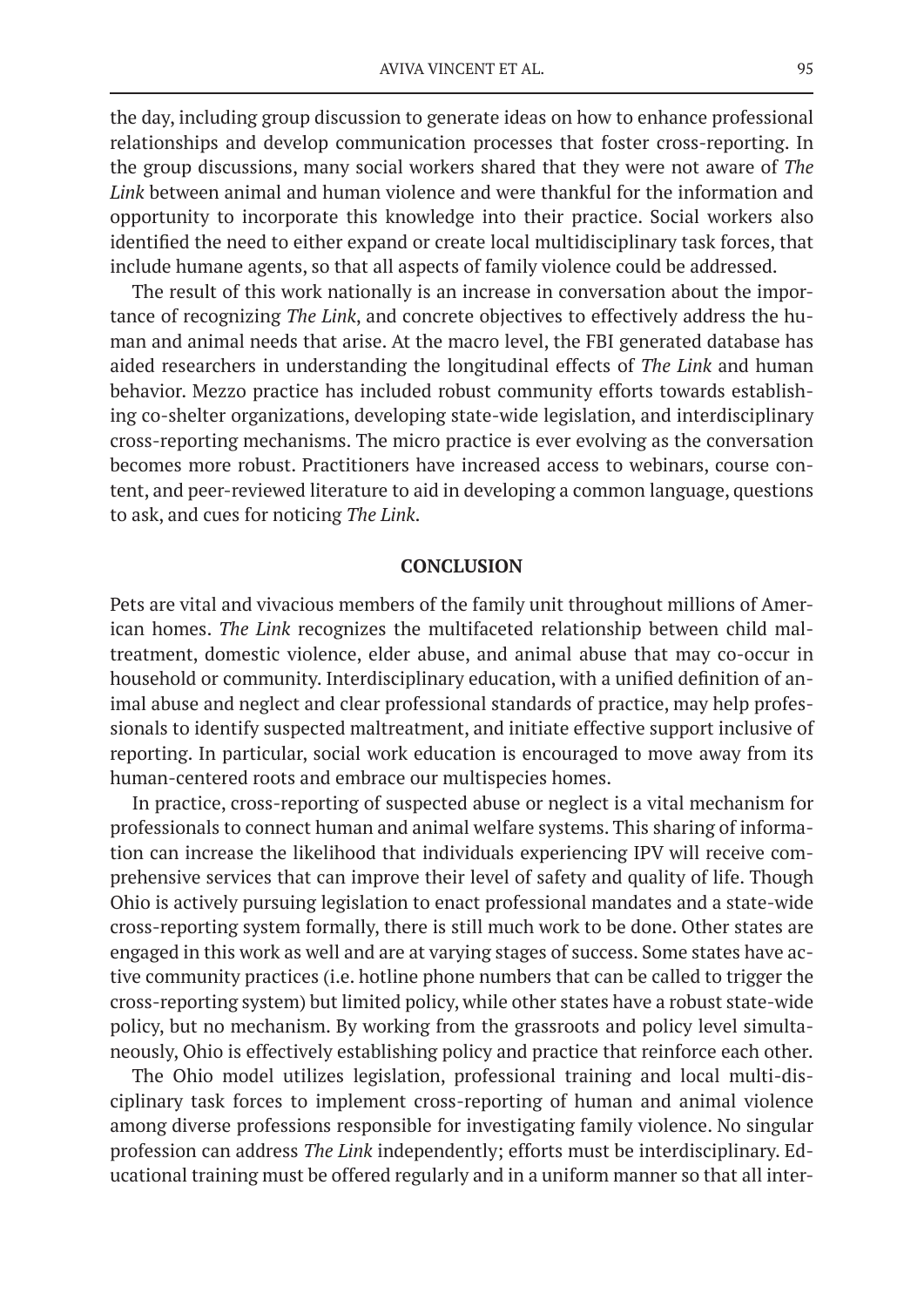disciplinary professionals can work in concert with the same language, understanding, and aims. To that end, the opportunities for accessible (i.e. continuing education credit, low/no cost) webinars have been increasing in frequency and attendance. This is similar to the education regarding child abuse in the 1990s, which was mandated by medical professionals.

When, not if, social workers become mandated reporters of animal abuse, so too should *The Link* content be mandatory in continuing education and social work curricula. The overall aim is to increase the likelihood that individuals experiencing family violence will receive comprehensive services that can improve their level of safety and quality of life, and that animals experiencing violence receive prompt aid. By providing professionals with guidance with what to look for and how to make a report, communities can build stronger support networks for those in need. In this regard, cross-reporting has the potential to be a useful tool in the assessment for *The Link*.

**FUNDING:** This research received no external funding.

**CONFLICT OF INTEREST:** The authors declare no conflict of interest.

**ACKNOWLEDGEMENTS:** We would like to acknowledge the on-going research at multiple Universities and the community efforts of The National Link Coalition, the Kenneth Scott Charitable Trust, and Maddie's fund for their support and efforts to address *The Link.* 

### **REFERENCES**

- Agnew, Robert. 1998. "The causes of animal abuse: A social-psychological analysis." *Theoretical Criminology* 2(2): 177-209.
- American Pet Products Survey (APPA). 2018. National Pet Owners Survey. Retrieved September 5, 2019 (https://www.americanpetproducts.org/pubs\_survey.asp).
- Animal Welfare Institute. 2019. *State Comparisons of Cross-Reporting Laws.* Retrieved September 5, 2019 (https://awionline.org/awi-quarterly/summer-2019/cross-reporting-workshops-address-animal-abuse-and-family-violence).
- Arkow, Phil. 2015. *A link across the lifespan: animal abuse as a marker for traumatic experiences in child abuse, domestic violence and elder abuse*. Shakopee, MN: Academy on Violence and Abuse.
- Arkow, Phil. 2019. *Cross-Reporting for Humane and Human Services: A Species-Spanning Approach to Safer Families and Communities.* Community Presentation: Cleveland, Toledo and Columbus, Ohio.
- Ascione, Frank R. 1993. "Children who are cruel to animals: A review of research and implications for developmental psychopathology." *Anthrozoös* 6(4): 226-247.
- Ascione, Frank R. 1998. "Battered Women's Reports of Their Partners' and Their Children's Cruelty to Animals." *Journal of Emotional Abuse* 1(1): 119–133.
- Ascione, Frank R. 2005. "Children, animal abuse and family violence The multiple intersections of animal abuse, child victimization, and domestic violence." Pp. 3-35 in *Child Victimization, Maltreatment, Bullying and Dating Violence: Prevention and Intervention*, edited by K. A. Kendall-Tackett and S. M. Giacomoni. Kings-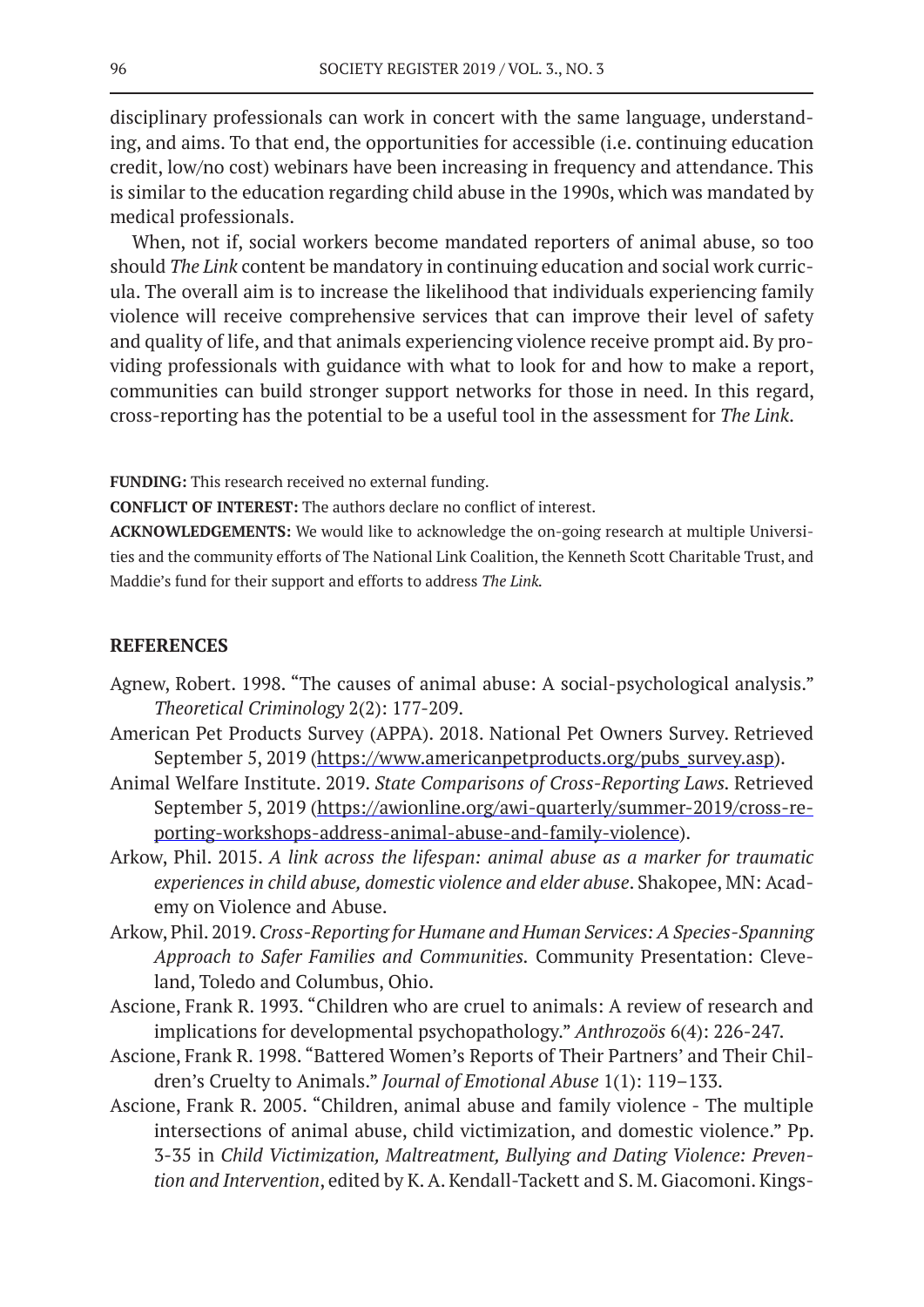ton, NJ: Civic Research Institute.

- Ascione, Frank R. 2005. "Children, animal abuse and family violence The multiple intersections of animal abuse, child victimization, and domestic violence." Pp. 3-1 — 3-36 in C*hild Victimization: Maltreatment, Bullying and Dating Violence: Prevention and Intervention,* edited by K.A. Kendall-Tackett & S.M. Giacomoni. Kingston, NJ: Civic Research Institute.
- Ascione, Frank R. 2008. *International Handbook of Animal Abuse and Cruelty: Theory, Research, and Application*. West Lafayette, IN: Purdue University Press.
- Ascione, Frank R. and Phil Arkow. 1999. *Child Abuse, Domestic Violence and Animal Abuse: Linking the Circles of Compassion for Prevention and Intervention*. West Lafayette, IN: Purdue University Press.
- Ascione, Frank R., Shelby McDonald, Phil Tedeschi and James Herbert Williams. 2018. "The relations among animal abuse, psychological disorders, and crime: Implications for forensic assessment." *Behavioral sciences & The Law* 36(6): 717-729.
- Ascione, Frank R., Claudia V. Weber, Teresa M. Thompson, John Heath, Mika Maruyama, and Kentaro Hayashi. 2007. "Battered pets and domestic violence: Animal abuse reported by women experiencing intimate violence and by nonabused women." *Violence against women* 13(4):354-373.
- Ascione, Frank R., Claudia V. Weber and David S. Weber. 1997. "The abuse of animals and domestic violence: A national survey of shelters for women who are battered." *Society & Animals* 5*:*205–218.
- Associated Press. 2019. "New Mexico man accused of animal abuse; vet says cat on meth." Associated Press, August 13, Retrieved December 18, 2019 (https://apnews.com/41de536bb5fb4ad882251dd8132e162e).
- American Veterinary Medical Association (AVMA). 2018. Cross-reporting of child and animal abuse. Retrieved December 18, 2019 (https://www.avma.org/Advocacy/ StateAndLocal/Pages/sr-animal-abuse-cross-reporting.aspx).
- American Veterinary Medical Association (AVMA). 2018. "Abuse Reporting Requirements by State." Retrieved December 18, 2019 (https://www.avma.org/ KB/Resources/Reference/AnimalWelfare/Pages/Abuse-Reporting-requirements-by-State.aspx).
- Baldry, Anna C. 2005. "Animal abuse among preadolescents directly and indirectly victimized at school and at home." *Criminal Behaviour and Mental Health* 15(2): 97- 110.
- Becker, Kimberly D., Jeffrey Stuewig, Veronica M. Herrera, and Laura A. McCloskey. 2004. "A study of firesetting and animal cruelty in children: Family influences and adolescent outcomes." *Journal of the American Academy of Child & Adolescent Psychiatry* 43(7): 905-912.
- Blair, Monique. 2017. "Police: Daughter arrested after neglecting elderly mother in deplorable home." WKYT, March, 8. Retrieved December, 18 2019 (https://www. wlty.com/content/news/Daughter-arrested-after-neglecting-elderly-mother-in-deplorable-home-415741953.html).
- Bright, Melissa A., Mona Sayedul Huq, Terry Spencer, Jennifer W. Applebaum, and Nancy Hardt. 2018. "Animal cruelty as an indicator of family trauma: Using adverse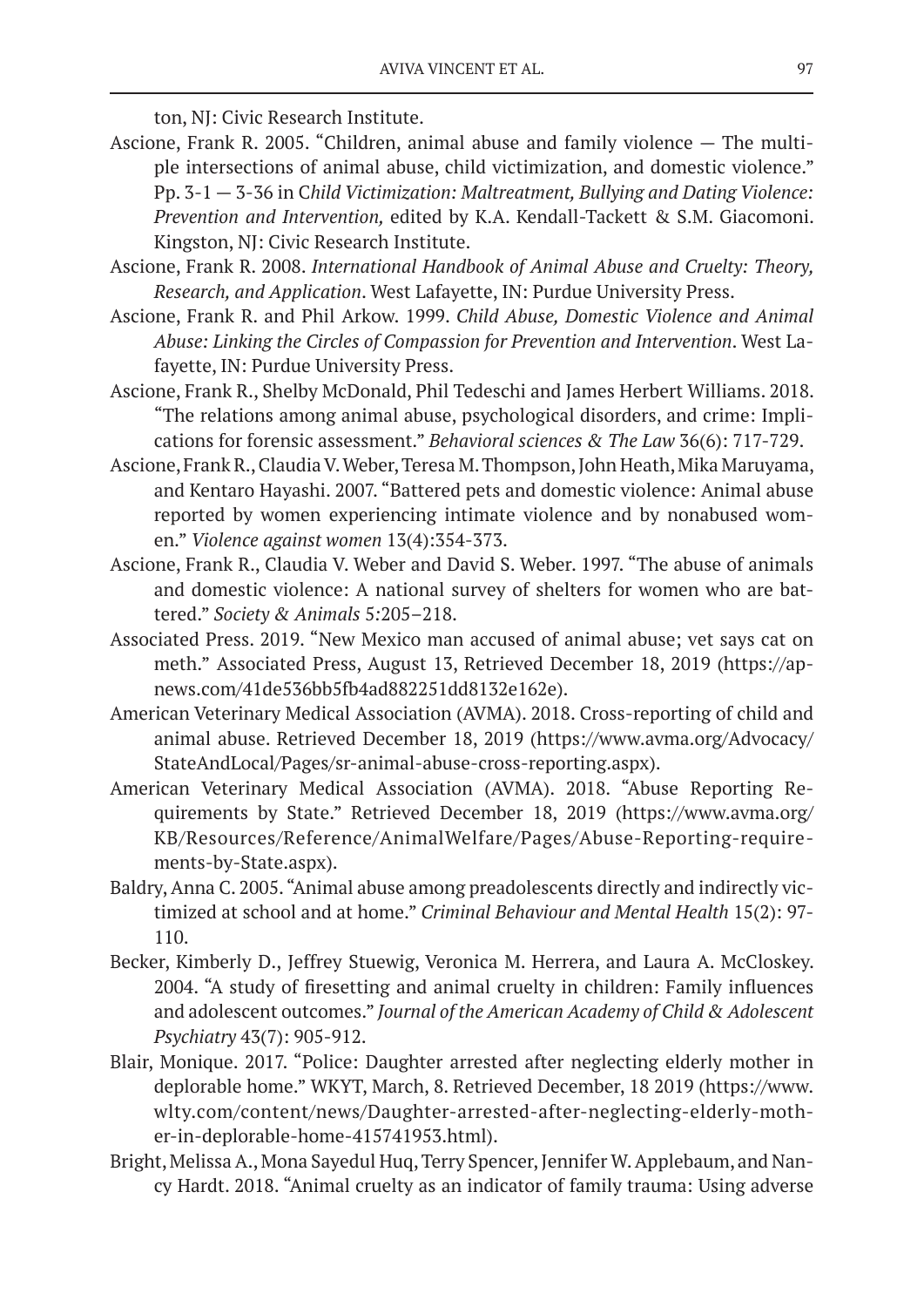childhood experiences to look beyond child abuse and domestic violence." *Child Abuse & Neglect* 76:287-296.

- Collins, Elizabeth A., Anna M. Cody, Shelby Elaine McDonald, Nicole Nicotera, Frank R. Ascione, and James Herbert Williams. 2006. "A template analysis of intimate partner violence survivors' experiences of animal maltreatment: Implications for safety planning and intervention." *Violence against women* 24(4):452-476.
- Currie, Cheryl L. "Animal cruelty by children exposed to domestic violence." *Child Abuse & Neglect* 30(4):425-435.
- DeGue, Sarah, and David DiLillo. 2009. "Is animal cruelty a 'red flag' for family violence? Investigating co-occurring violence toward children, partners, and pets." *Journal of Interpersonal Violence* 24(6):1036-1056.
- DeGue, Sarah. 2011. "A triad of family violence: Examining overlap in the abuse of children, partners, and pets." Pp. 245-262 in *The psychology of the human-animal bond,* edited by C. Blazina, G. Boyraz, & D. S. Shen-Miller. New York, NY: Springer.
- DeViney, Elizabeth, Jeffery Dickert, and Randall Lockwood. 1998. "The care of pets within child abusing families." Pp. 305-313 in *Cruelty to Animals and Interpersonal Violence,* edited by R. Lockwood and F.R. Ascione. West Lafayette: Purdue University Press.
- Faver, Catherine A., and Elizabeth B. Strand. 2008. "Unleashing compassion: Social work and animal abuse." Pp. 175-199 in *The International Handbook Of Animal Abuse And Cruelty: Theory, Research, And Application,* edited by F. R. Ascione. West Lafayette, IN: Purdue University Press.
- Febres, Jeniimarie, Hope Brasfield, Ryan C. Shorey, Joanna Elmquist, Andrew Ninnemann, Yael C. Schonbrun, Jeff R. Temple, Patricia R. Recupero, and Gregory L. Stuart. 2014. "Adulthood animal abuse among men arrested for domestic violence." *Violence Against Women* 20(9):1059-1077.
- Finkelhor, David, Heather Turner, Sherry L. Hamby, and Richard Ormrod. 2011. "Polyvictimization: Children's Exposure to Multiple Types of Violence, Crime, and Abuse." *National survey of children's exposure to violence*. Juvenile Justice Bulletin, NCJ235504. Washington, DC: U.S. Government Printing Office.
- Flynn, Clifton P. 1999. "Exploring the link between corporal punishment and children's cruelty to animals." *Journal of Marriage and the Family* 61(4):971-981.
- Girardi, Alberta, and Joanna D. Pozzulo. 2015. "Childhood experiences with family pets and internalizing symptoms in early adulthood." *Anthrozoös* 28(3):421-436.
- Gullone, Eleonora and Nerida Robertson. 2008. "The relationship between bullying and animal abuse behaviors in adolescents: The importance of witnessing animal abuse." *Journal of Applied Developmental Psychology* 29(5): 371-379.
- Haden, Sara Chiara, Shelby E. McDonald, Laura J. Booth, Frank R. Ascione, and Harold Blakelock. 2018. "An Exploratory Study of Domestic Violence: Perpetrators' Reports of Violence Against Animals." *Anthrozoös* 31(3):337-352.
- Hardesty, Jennifer L., Lyndal Khaw, Marcella D. Ridgway, Cheryl Weber, and Teresa Miles. 2013. "Coercive control and abused women's decisions about their pets when seeking shelter." *Journal of Interpersonal Violence* 28(13):2617-2639.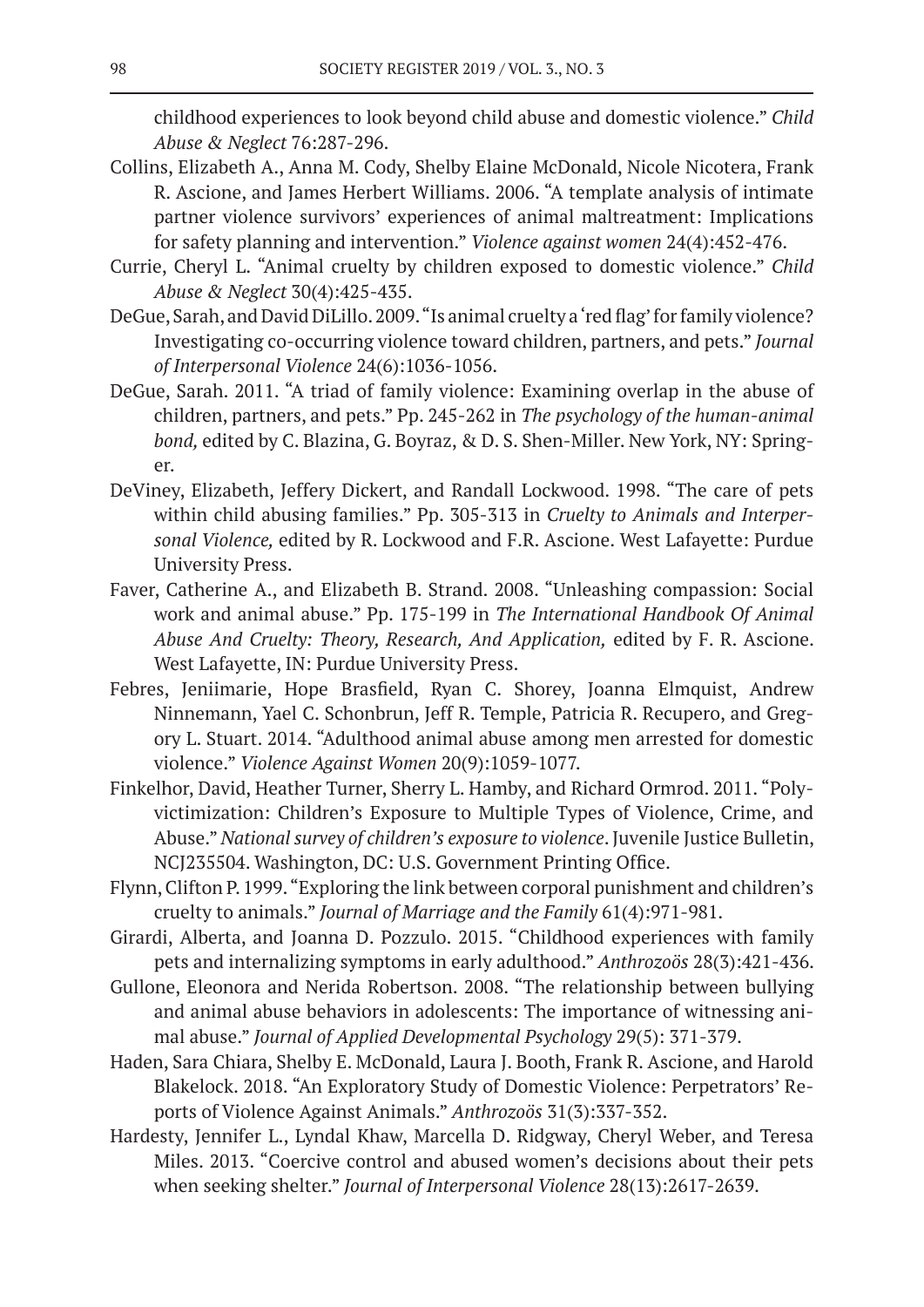- Hartman, Christie A., Tina Hageman, James Herbert Williams, and Frank R. Ascione. 2018. "Intimate partner violence and animal abuse in an immigrant-rich sample of mother–child dyads recruited from domestic violence programs." *Journal of Interpersonal Violence* 33(6):1030-1047.
- Hodgson, Kate, and Marcia Darling. 2011. "Pets in the family: practical approaches." *Journal of the American Animal Hospital Association* 47(5):299-305.
- Hoffer, Tia, Holly Hargreaves-Cormany, Yvonne Muirhead, and J. Reid Meloy. 2018. "The Relationship Between Family Violence and Animal Cruelty." Pp. 35-37 in *Violence in Animal Cruelty Offenders*. Springer Briefs in Psychology, Cham.
- "In harm's way: Executive summary: domestic violence program responses to pets." 2010*.* Ohio Domestic Violence Network, Steering Committee on DV and Animal Abuse.
- Irvine, Leslie. 2015. *My dog always eats first: Homeless people and their animals.* Boulder, CO: Lynne Rienner Publishers.
- McDonald, Shelby Elaine, Anna M. Cody, Laura J. Booth, Jennifer R. Peers, Claire O'Connor Luce, James Herbert Williams, and Frank R. Ascione. 2018. "Animal Cruelty among Children in Violent Households: Children's Explanations of their Behavior." *Journal of Family Violence* 33(7):469-480.
- McDonald, Shelby Elaine, Elizabeth A. Collins, Anna Maternick, Nicole Nicotera, Sandra Graham-Bermann, Frank R. Ascione, and James Herbert Williams. 2019. "Intimate partner violence survivors' reports of their children's exposure to companion animal maltreatment: A qualitative study." *Journal of Interpersonal Violence* 34(13):2627-2652.
- McDonald, Shelby Elaine, Julia Dmitrieva, Sunny Shin, Stephanie A. Hitti, Sandra A. Graham-Bermann, Frank R. Ascione, and James Herbert Williams. 2017. "The role of callous/unemotional traits in mediating the association between animal abuse exposure and behavior problems among children exposed to intimate partner violence." *Child Abuse & Neglect* 72: 421-432.
- McDonald, Shelby Elaine, Sandra A. Graham-Bermann, Anna Maternick, Frank R. Ascione, and James Herbert Williams. 2016. "Patterns of adjustment among children exposed to intimate partner violence: A person-centered approach." *Journal of Child & Adolescent Trauma* 9(2): 137-152.
- McNicholas, June and G. Collis. 2006. "Animals as social supports: Insights for understanding animal-assisted therapy." *Handbook on animal-assisted therapy: Theoretical foundations and guidelines for practice* 2:49-72.
- Musicaro, Regina Marie, Joseph Spinazzola, Joshua Arvidson, Sujata Regina Swaroop, Lisa Goldblatt Grace, Aliza Yarrow, Michael K. Suvak, and Julian D. Ford. 2019. "The complexity of adaptation to childhood polyvictimization in youth and young adults: Recommendations for multidisciplinary responders." *Trauma, Violence, & Abuse* 20(1): 81-98.
- National Link Coalition. 2019. *How do I report suspected abuse?* Retrieved September 5, 2019 (http://nationallinkcoalition.org/how-do-i-report-suspected-abuse).
- Ohio Domestic Violence Network. 2019. Domestic Violence Statistics. Retrieved on December 22, 2019 (https://www.odvn.org).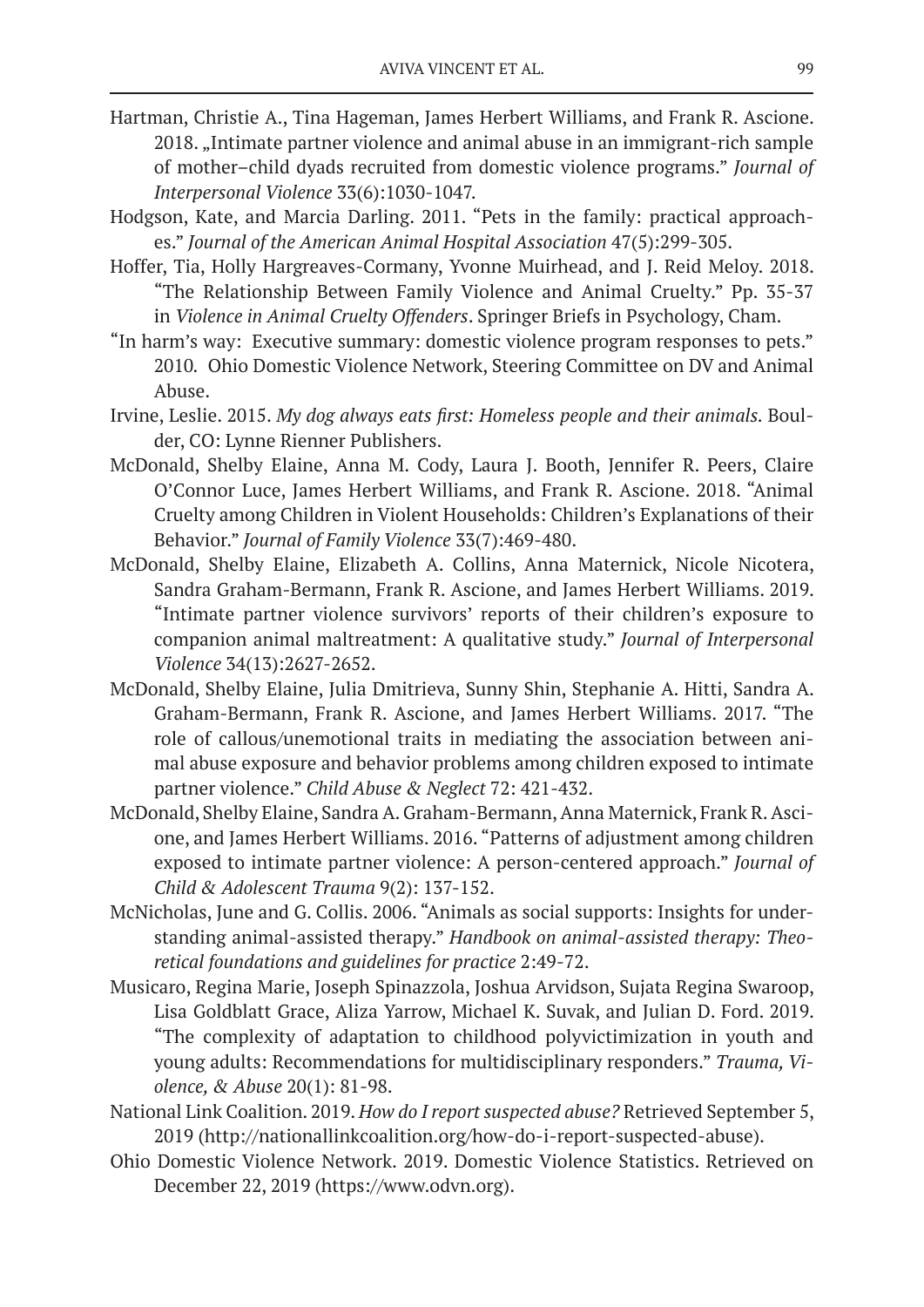- Patterson-Kane, Emily G., and Heather Piper. 2009. "Animal abuse as a sentinel for human violence: A critique." *Journal of Social Issues* 65(3): 589-614.
- Peak, Terry, Frank Ascione, and Jylisa Doney. 2012. "Adult protective services and animal welfare: should animal abuse and neglect be assessed during adult protective services screening?." *Journal of Elder Abuse & neglect* 24(1): 37-49.
- Petersen, Anne C., Joshua Joseph, Monica Feit, Committee on Law, and National Research Council. 2014. "Consequences of child abuse and neglect." Pp. 111-174 in *New Directions in Child Abuse and Neglect Research*. National Academies Press, US.
- Randour, Michael L. 2018. "Animal cruelty crimes added to NIBRS." *Sheriff & Deputy* 70(4):36.
- Risley-Curtiss, Christina. 2010. "Social work practitioners and the human—companion animal bond: A national study." *Social Work* 55(1) 38-46.
- Roguski, Michael. 2012. "Pets as pawns: The co-existence of animal cruelty and family violence." Auckland: Royal New Zealand Society for the Prevention of Cruelty to Animals. Retrieved on December 22, 2019 (http://www.communityresearch.org. nz/wp-content/uploads/formidable/Pets-as-Pawns-Research-Report-Final.pdf). Schambon v. Commonwealth, 821 S.W.2d 804 (1991)
- Simmons, Catherine A. and Peter Lehmann. 2007. "Exploring the link between pet abuse and controlling behaviors in violent relationships." *Journal of interpersonal violence* 22(9): 1211-1222.
- The State v. Boarman, 459 S.E.2d 395 (1995).
- Turner, Wendy G. 2006. "The role of companion animals throughout the family life cycle." *Journal of Family Social Work* 9(4):11-21
- Walton-Moss, Benita J., Jennifer Manganello, Victoria Frye, and Jacquelyn C. Campbell. 2005. "Risk factors for intimate partner violence and associated injury among urban women." *Journal of Community Health* 30(5):377-389.
- Wood, Lisa, Karen Martin, Hayley Christian, Andrea Nathan, Claire Lauritsen, Steve Houghton, Ichiro Kawachi, and Sandra McCune. 2015. "The pet factor-companion animals as a conduit for getting to know people, friendship formation and social support." *PloS one* 10(4): e0122085.

### **BIOGRAPHICAL NOTE**

Aviva Vincent is an adjunct faculty in social work at the Mandel School of Applied Social Sciences at Case Western Reserve University, an instructor of Animal-Assisted Interventions in the Veterinary Social Work Certificate Program at the University of Tennessee, and the Director of Program Quality at Fieldstone Farm Therapeutic Riding Centre in Chagrin Falls, Ohio, USA.

Shelby McDonald is an Assistant Professor in social work and core faculty in the Clark-Hill Institute for Positive Youth Development in the Department of Psychology at Virginia Commonwealth University in Virginia, USA.

Bethanie Poe is the Middle Tennessee Human-Animal Bond in Tennessee (HABIT) Coordinator at the University of Tennessee, in Knoxville Tennessee, USA.

Vicki Deisner is the Government Affairs Representative in Ohio for the Animal Welfare Institute, USA.